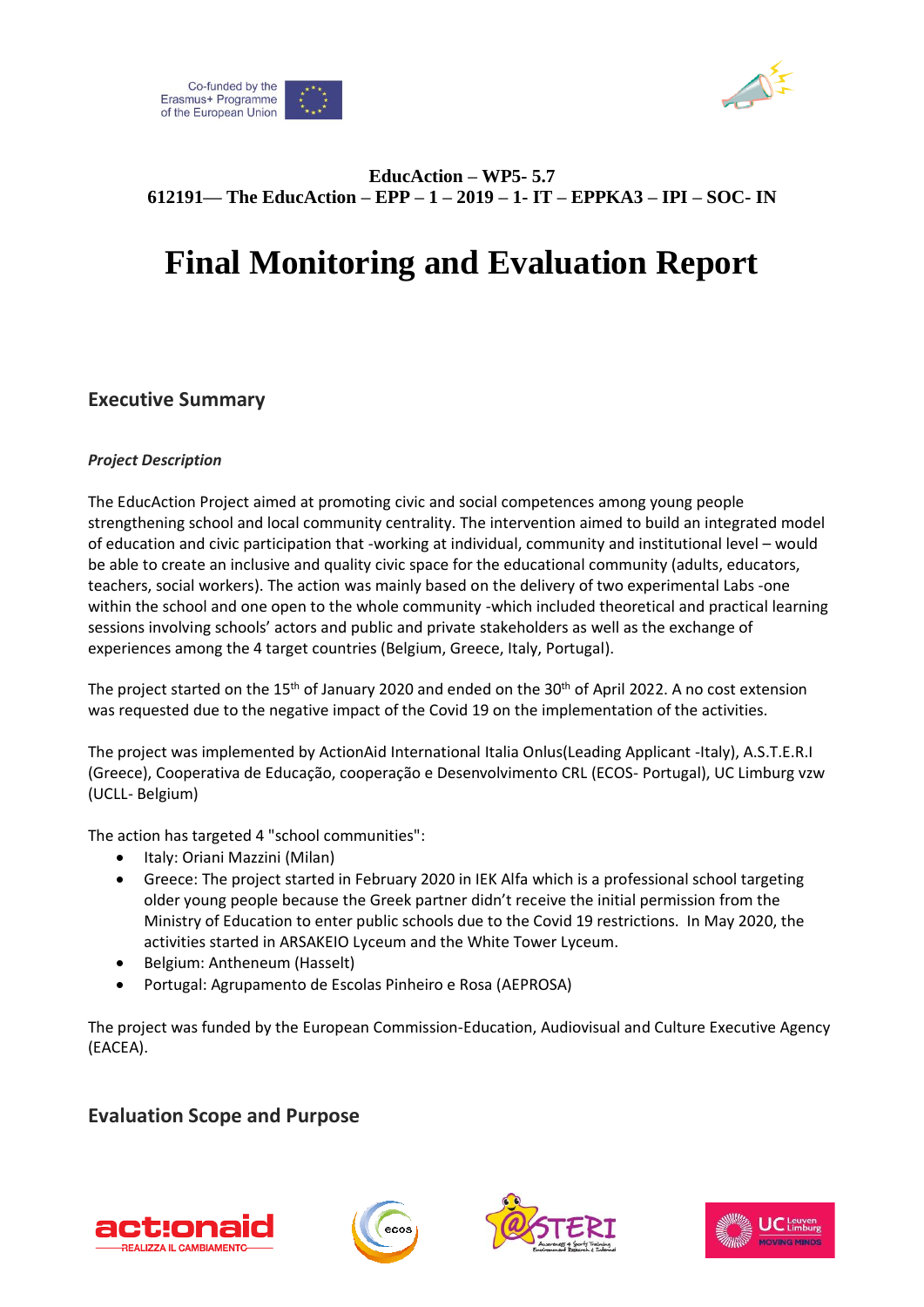



The evaluation has been conducted internally by ActionAid in coordination with the project partners and main stakeholders. The purpose of the evaluation is to assess the achievement of the following project's objectives:

**General Objective** –*Developing and implementing innovative methods and practices to foster inclusive education and/or youth environments in specific contexts*: GO\_Indicator1.1: % of students, teachers, parents, community members/representatives involved who report that the project methods have increased participation in their schools and communities

**Specific objective**- *Acquisition of social and civic competences, knowledge, understanding and ownership of common values and fundamental rights*: SO\_Indicator 1.1: % of students who actively use the acquired knowledge and skills to find solutions to problems in their schools and/or communities; SO\_Indicator 1.2: % of targeted teachers/schools that use one of the methodologies developed by the project (such as the school lab) in the second year of the project. $1$ 

# **Evaluation Design and Methodology**

The evaluation used a mixed methods approach with qualitative and quantitative data collection tools consisting of:

- desk review and analysis of the project documents including partner quarterly reports, facilitator training reports
- a pre/post training questionnaires for students who participated in the School Labs and Community Labs
- Focus Groups and Key Informant Interviews: 4 Focus Groups with students (1 in each country), 1 Focus Groups with teachers from Italy, Greece and Portugal + Interview with a teacher in Belgium, 5 Key Informant Interviews with stakeholders' representatives (1 Italy, 1 Greece, 1 Belgium, 2 Portugal)

# **Key Evaluation Findings and Recommendations**

## *1.1 Quantitative data: Pre/Post questionnaires for School and Community Labs participants*

The questionnaires aimed at **evaluating changes related to the acquisition of social and civic competences, fostering knowledge, understanding and ownership of values and fundamental rights**. In particular, the pre/post questionnaires assessed: "students' use of the knowledge and skills acquired through the project to find solutions to school and community problems: SO-Indicator 1.1: % of students who actively use the acquired knowledge and skills to find solutions to problems in their schools and/or communities". The questionnaire was only administered to students because the engagement of teachers and parents was very limited and ad hoc.

The questionnaire was divided into 3 main sections:

 $1$  The project was heavily delayed by the Covid 19 pandemic and it is difficult to measure the adoption of the methodologies by the teachers because little time has passed since the closure of the activities.







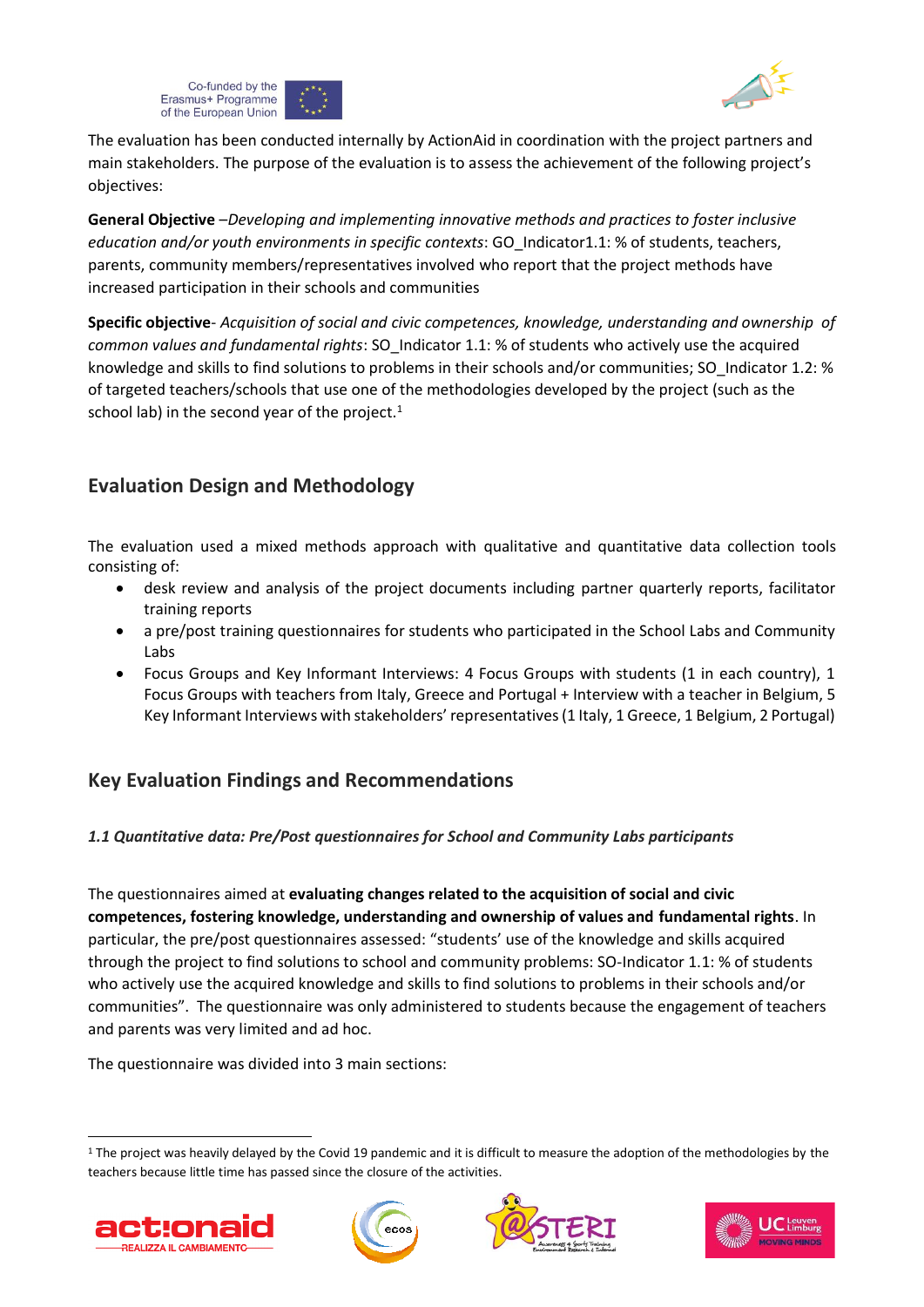



- Self-assessment of cognitive and non-cognitive skills including planning, critical thinking, prosocial/cooperative behaviour, self-esteem and self-efficacy (pre and post)
- Evaluation of project effectiveness in terms of a) improving the knowledge of issues and problems, b) enhancing the understanding of the role each one can play and c) improving the relations with others inside and outside the school
- Open ended questions on preferred activities and suggestions for improvements (post only)

The prequestionnaire was administered at the beginning of the School Lab (WP2) and the post questionnaire at the end of the Community Lab (WP3). Indeed, students were expected to experience their citizenship rights through participation in activities proposed during the School and the Community Labs.

As follows you can find the number of pre and post questionnaire respondents divided per country. In general, there is a dropout of respondents of nearly 17% between the pre and the post questionnaire that can be considered normal.

|                                                                       | <b>Italy</b> |                | <b>Belgium</b> |             | <b>Greece</b> |             | Portugal   |             | <b>Total</b> |             |
|-----------------------------------------------------------------------|--------------|----------------|----------------|-------------|---------------|-------------|------------|-------------|--------------|-------------|
|                                                                       | <b>PRE</b>   | <b>POST</b>    | <b>PRE</b>     | <b>POST</b> | <b>PRE</b>    | <b>POST</b> | <b>PRE</b> | <b>POST</b> | <b>PRE</b>   | <b>POST</b> |
| <b>Total students</b><br>who<br>completed the<br>questionnaire        | 18           | 12             | 18             | 16          | 30            | 24          | 43         | 39          | 109          | 91          |
|                                                                       |              |                |                |             |               |             |            |             |              |             |
| <b>Total female</b><br>students who<br>completed the<br>questionnaire | 15           | 10             | 15             | 12          | 15            | 11          | 15         | 16          | 60           | 49          |
| Total male<br>students who<br>completed the<br>questionnaire          | 3            | $\overline{2}$ | $\overline{2}$ | 3           | 15            | 13          | 28         | 23          | 48           | 41          |

#### *1.1.1 Self-assessment of cognitive and non-cognitive skills*

The post questionnaires show **a general increase in the percentage of respondents who have a good or very good possession of cognitive (planning, critical thinking) and non-cognitive skills (prosocial and cooperative behaviour skills and self-esteem/efficacy)**. In **10 out of 14 items, the percentage of respondents rating 4 and 5 is higher in the post questionnaire** compared to the previous survey:

- planning to reach a goal: 93% POST vs 89% PRE
- working independently: 89% POST vs 74% PRE
- understanding the causal relationship between things: 90% POST vs 85% PRE
- finding alternative solutions: 85% POST vs 71% PRE
- recognizing someone's feelings: 88% POST vs 86% PRE
- expressing feelings: 66% POST vs 60% PRE







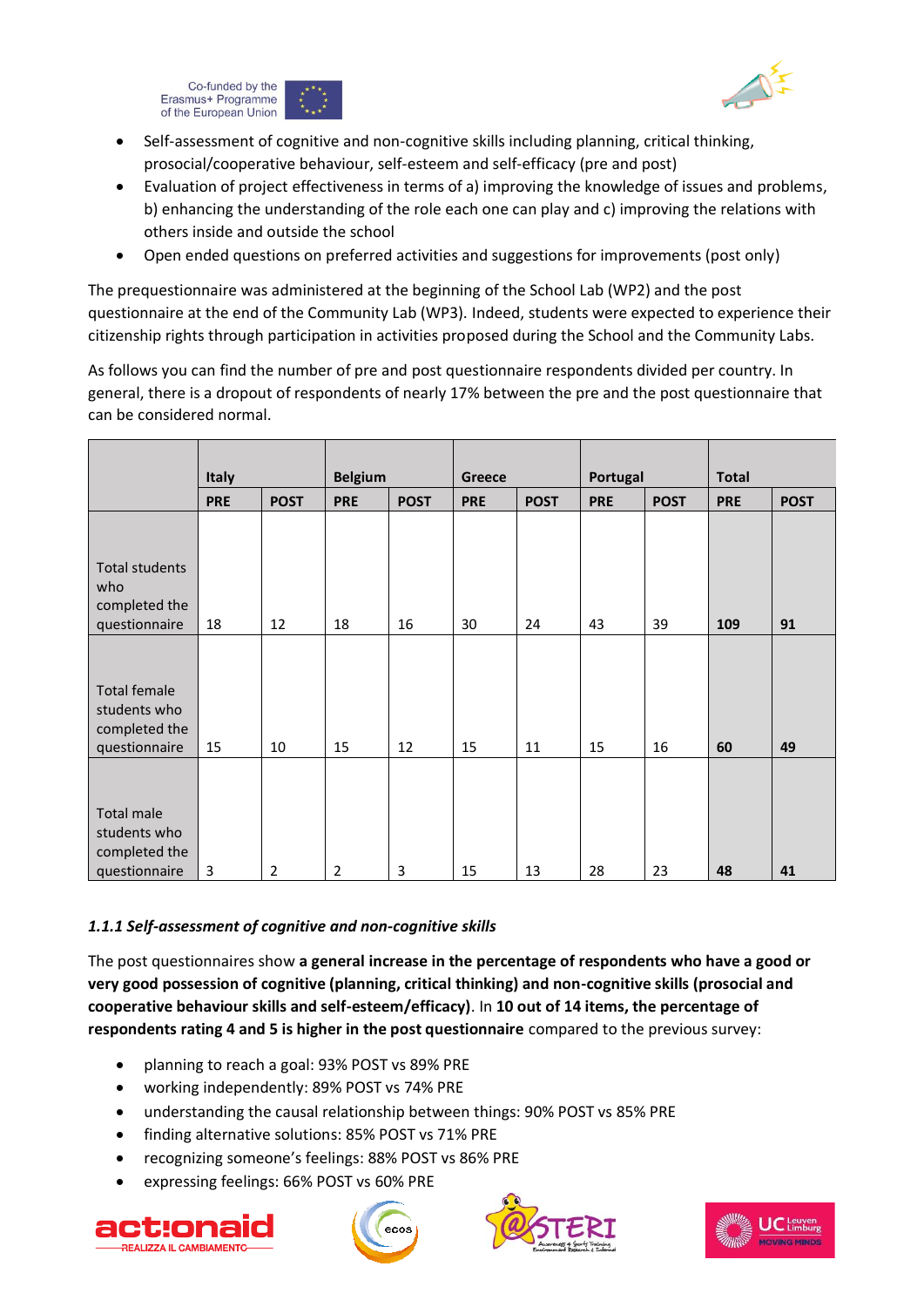



- working in team with people that have different views: 75% POST vs 49% PRE
- discussing without fighting: 86% POST vs 77% PRE
- leading the group: 65% POST vs 58% PRE
- taking the responsibility to make things better: 84% POST vs 67% PRE

#### **In two items there was no increase:**

- following rules and instructions: 92% PRE and 92% POST
- coping with failure and trying harder: 78% PRE and 78% POST

#### **In two items there was a decrease:**

- reasoning and analyzing problems: 85% PRE and 75% POST
- believing in someone's ability to make the difference: 77% PRE vs 70% POST

| <b>PLANNING</b>                                                          | <b>PRE</b> | <b>POST</b> |
|--------------------------------------------------------------------------|------------|-------------|
| If there is a goal to reach I can plan my work in order to achieve<br>it |            |             |
| 1-Strongly disagree                                                      | 2%         | 0%          |
| 2-Disagree                                                               | 1%         | 1%          |
| 3-Neutral                                                                | 8%         | 5%          |
| 4-Agree                                                                  | 58%        | 58%         |
| 5-Strongly Agree                                                         | 31%        | 35%         |
| I am good at working independently                                       |            |             |
| 1-Strongly disagree                                                      | 2%         | 1%          |
| 2-Disagree                                                               | 5%         | 0%          |
| 3-Neutral                                                                | 18%        | 12%         |
| 4-Agree                                                                  | 46%        | 32%         |
| 5-Strongly Agree                                                         | 28%        | 57%         |
| I can follow rules and instructions that are given to me                 |            |             |
| 1-Strongly disagree                                                      | 1%         | 1%          |
| 2-Disagree                                                               | 0%         | 1%          |
| 3-Neutral                                                                | 7%         | 5%          |
| 4-Agree                                                                  | 46%        | 47%         |
| 5-Strongly Agree                                                         | 46%        | 45%         |
|                                                                          |            |             |
| <b>CRITICAL THINKING</b>                                                 | <b>PRE</b> | <b>POST</b> |
| I am good at understanding the causes and effects of things              |            |             |
| 1-Strongly disagree                                                      | 0%         | 0%          |
| 2-Disagree                                                               | 1%         | 1%          |
| 3-Neutral                                                                | 14%        | 8%          |
| 4-Agree                                                                  | 56%        | 57%         |
| 5-Strongly Agree                                                         | 29%        | 33%         |
| I am used to reason and analyze problems to find a solution              |            |             |







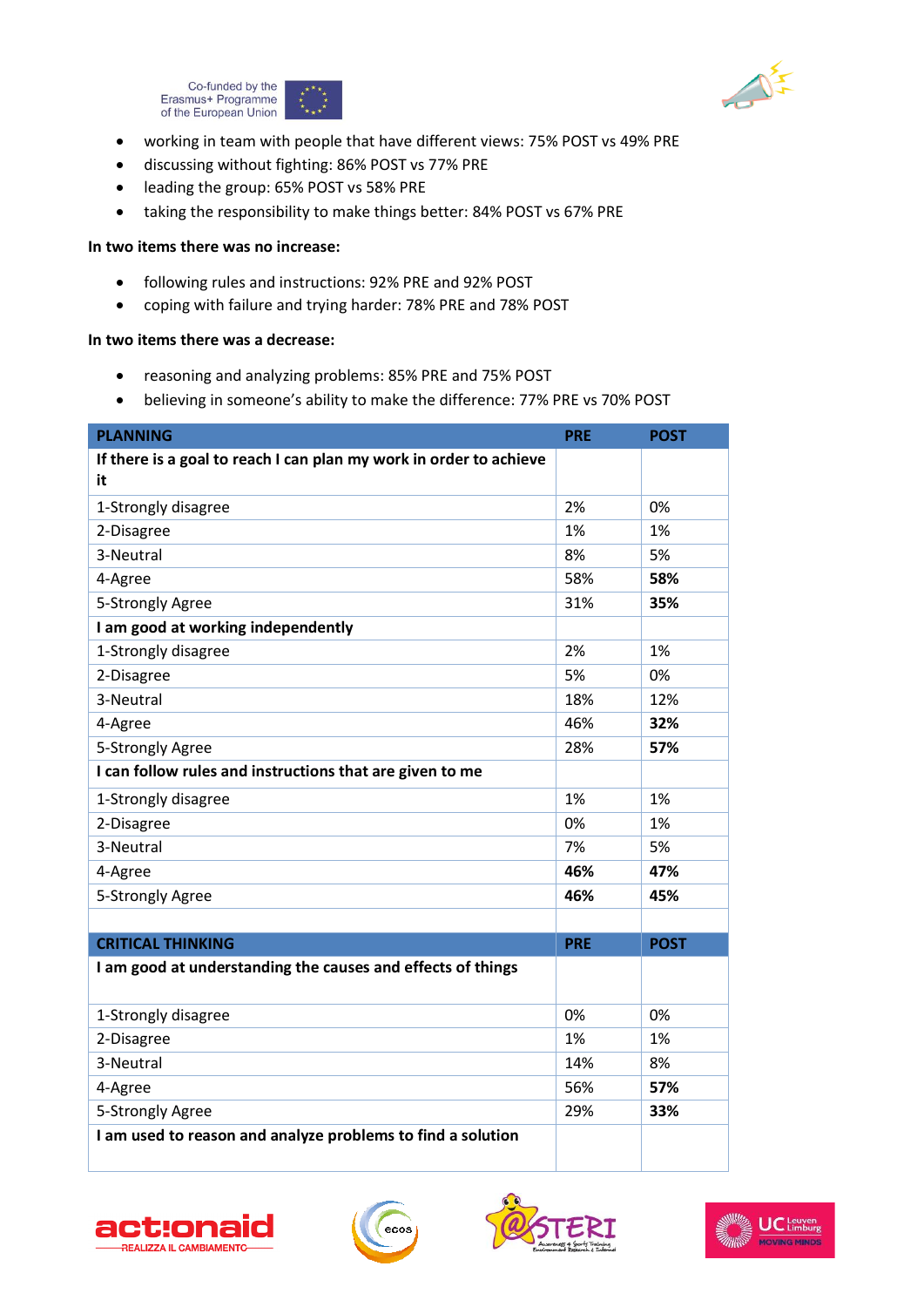

| 1-Strongly disagree                                            | 0%         | 0%          |
|----------------------------------------------------------------|------------|-------------|
| 2-Disagree                                                     | 2%         | 0%          |
| 3-Neutral                                                      | 14%        | 24%         |
| 4-Agree                                                        | 60%        | 45%         |
| 5-Strongly Agree                                               | 25%        | 30%         |
| I am good at finding alternative solutions to problems         |            |             |
|                                                                |            |             |
| 1-Strongly disagree                                            | 1%         | 0%          |
| 2-Disagree                                                     | 3%         | 0%          |
| 3-Neutral                                                      | 26%        | 14%         |
| 4-Agree                                                        | 55%        | 59%         |
| 5-Strongly Agree                                               | 16%        | 26%         |
|                                                                |            |             |
| PROSOCIAL AND COOPERATIVE BEHAVIOUR                            | <b>PRE</b> | <b>POST</b> |
| I am able to recognize another person's feelings               |            |             |
| 1-Strongly disagree                                            | 0%         | 0%          |
| 2-Disagree                                                     | 6%         | 1%          |
| 3-Neutral                                                      | 8%         | 11%         |
| 4-Agree                                                        | 42%        | 62%         |
| 5-Strongly Agree                                               | 44%        | 26%         |
| If I feel good or bad about something, I am able to express it |            |             |
| 1-Strongly disagree                                            | 7%         | 4%          |
| 2-Disagree                                                     | 11%        | 5%          |
| 3-Neutral                                                      | 22%        | 25%         |
| 4-Agree                                                        | 32%        | 53%         |
| 5-Strongly Agree                                               | 28%        | 13%         |
| I can work effectively in a team with people that do not       |            |             |
| behave/think like me                                           |            |             |
| 1-Strongly disagree                                            | 3%         | 1%          |
| 2-Disagree                                                     | 10%        | 1%          |
| 3-Neutral                                                      | 39%        | 22%         |
| 4-Agree                                                        | 33%        | 59%         |
| 5-Strongly Agree                                               | 16%        | 16%         |
| When a person has a different point of view, I know how to     |            |             |
| discuss without going into a conflict                          |            |             |
| 1-Strongly disagree                                            | 1%         | 0%          |
| 2-Disagree                                                     | 5%         | 1%          |
| 3-Neutral                                                      | 18%        | 13%         |
| 4-Agree                                                        | 50%        | 57%         |
| 5-Strongly Agree                                               | 27%        | 29%         |
| I think I can be a good leader in group situations with peers  |            |             |
|                                                                |            |             |
| 1-Strongly disagree                                            | 6%         | 1%          |







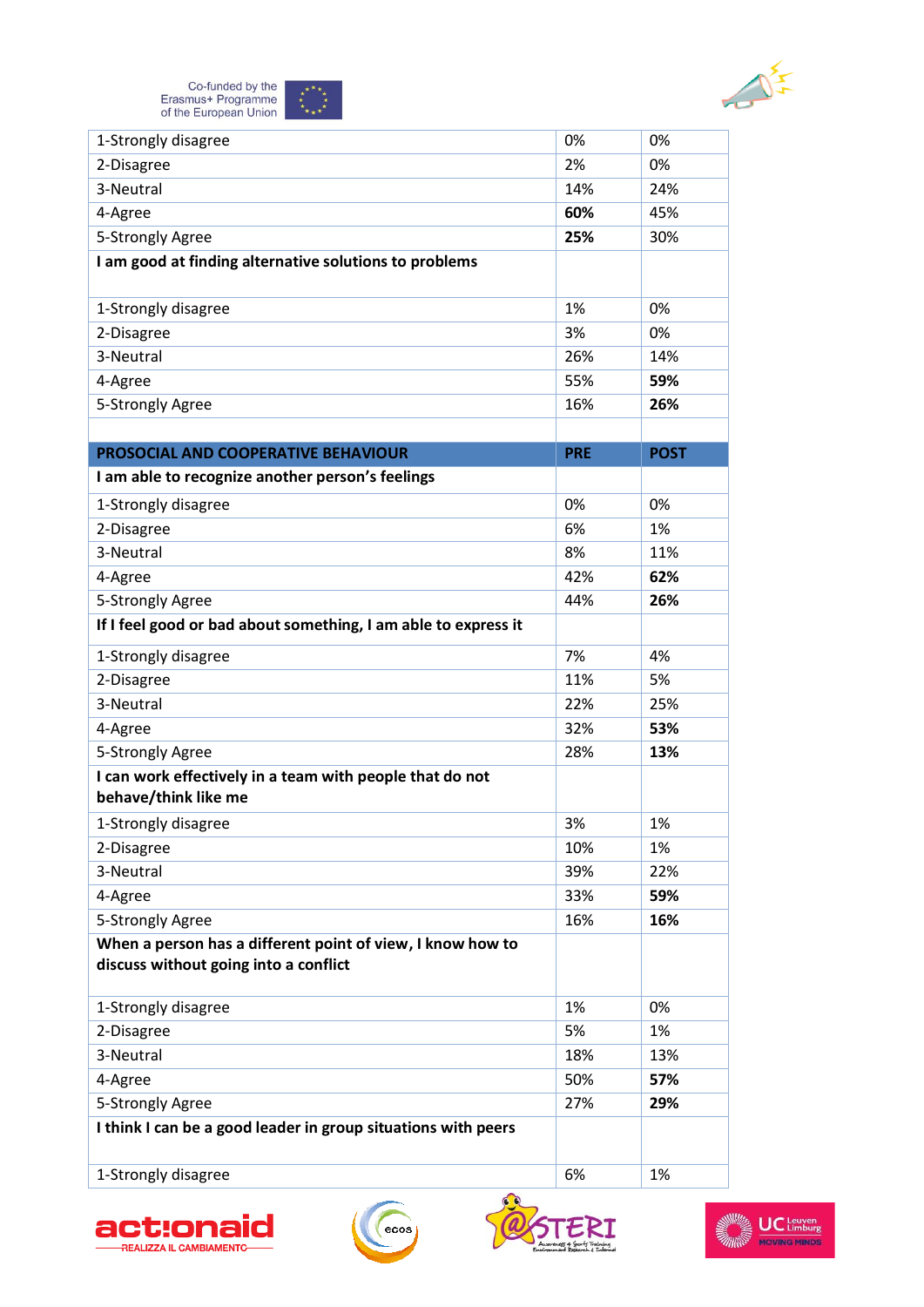

Co-funded by the Erasmus+ Programme of the European Union

| 2-Disagree                                                         | 5%         | 10%         |
|--------------------------------------------------------------------|------------|-------------|
| 3-Neutral                                                          | 31%        | 24%         |
| 4-Agree                                                            | 39%        | 51%         |
| 5-Strongly Agree                                                   | 19%        | 14%         |
|                                                                    |            |             |
| <b>SELF-ESTEEM/SELF EFFICACY</b>                                   | <b>PRE</b> | <b>POST</b> |
| I believe that I have the responsibility to make things better for |            |             |
| my family friends and community                                    |            |             |
|                                                                    |            |             |
| 1-Strongly disagree                                                | 1%         | 2%          |
| 2-Disagree                                                         | 6%         | 2%          |
| 3-Neutral                                                          | 26%        | 12%         |
| 4-Agree                                                            | 49%        | 34%         |
| 5-Strongly Agree                                                   | 18%        | 49%         |
| I believe that I can make a difference for my                      |            |             |
| family/friends/community using my knowledge and skills             |            |             |
|                                                                    |            |             |
| 1-Strongly disagree                                                | 1%         | 1%          |
| 2-Disagree                                                         | 3%         | 4%          |
| 3-Neutral                                                          | 18%        | 23%         |
| 4-Agree                                                            | 45%        | 55%         |
| 5-Strongly Agree                                                   | 32%        | 15%         |
| If I fail, I cope with it and I continue to try harder             |            |             |
|                                                                    |            |             |
| 1-Strongly disagree                                                | 1%         | 0%          |
| 2-Disagree                                                         | 7%         | 2%          |
| 3-Neutral                                                          | 12%        | 19%         |
| 4-Agree                                                            | 40%        | 54%         |
| 5-Strongly Agree                                                   | 38%        | 24%         |

#### **1.1.2 Evaluation of project effectiveness**

Participants were asked to assess on scale from Not useful to Very useful how effective the project has been to a) improve the knowledge of issues and problems, b) enhance the understanding of the role each one can play and c) improve the relations with others inside and outside the school.

**As far as the 3 items related to knowledge improvement of issues and problems, most respondents found the training to be USEFUL**:

- Identify issues/problems that exist in the school environment: **68%**
- Identify issues/problems that exist in my community/neighbourhood/city: **52%**
- Understand the causes and consequences of these problems/issues: **69%**

#### **Concerning the 3 items related to the understanding of the role each one can play, once again most respondents found it to be USEFUL:**

• Understand what I/we can do to make the school a better place: **54%**







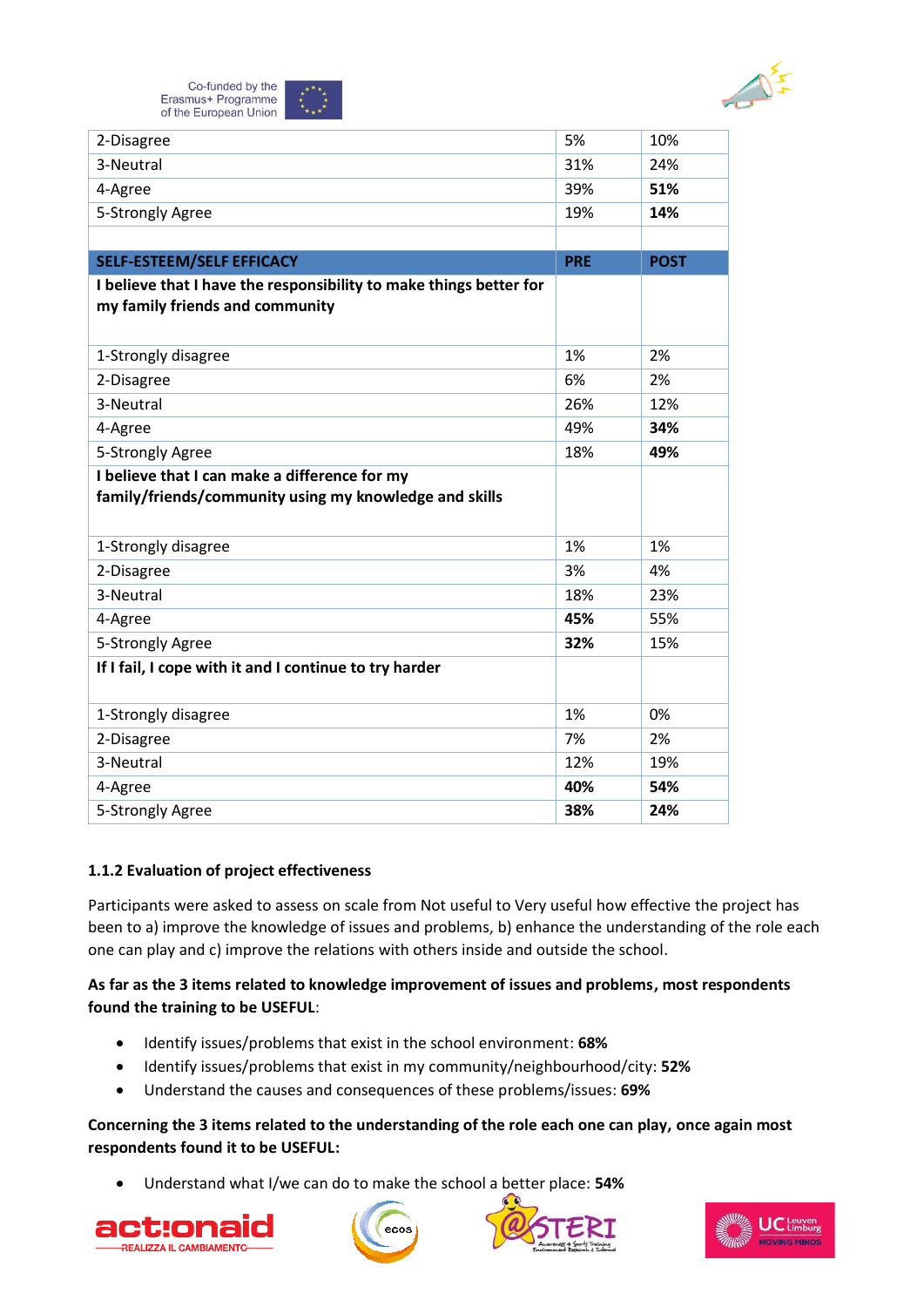



- Understand what I/we can do to make the community a better place: **57%**
- Understand the different roles/responsibilities people have in identifying/addressing those problems: **68%**

## Finally, **concerning the 4 items related to improving relations with others inside/outside the school, most respondents found the training to be USEFUL (3 items) and QUITE USEFUL (1 item)**

- Learn how to work with others to achieve common objectives: **64%**
- Improve my relations with the other students: **38%**
- Improve my relations with the teachers/school headmaster etc: **42%**
- Improve my relations with associations/local authorities within my community: **32% (Quite useful)**

As follow you can find the complete table:

|                                    | Item                                                                        | <b>Country</b> | <b>Not</b><br>useful | Quite<br>useful | <b>Useful</b>  | <b>Very</b><br>useful |
|------------------------------------|-----------------------------------------------------------------------------|----------------|----------------------|-----------------|----------------|-----------------------|
| Knowledge of the<br>topic          | Identify<br>issues/problems                                                 | Portugal       | 0                    | 2               | 16             | 20                    |
|                                    | that exist in the                                                           | Italy          | $\mathbf 0$          | 4               | $\overline{7}$ | $\mathbf{1}$          |
|                                    | school                                                                      | Belgium        | $\overline{2}$       | 0               | 14             | $\mathbf 0$           |
|                                    | environment                                                                 | Greece         | $\boldsymbol{0}$     | 0               | 24             | $\mathbf 0$           |
|                                    |                                                                             | Total          | $\overline{2}$       | 6               | 61             | 21                    |
|                                    | Identify<br>issues/problems                                                 | Portugal       | $\mathbf 0$          | 6               | 12             | 20                    |
|                                    | that exist in my                                                            | Italy          | $\boldsymbol{0}$     | 6               | $\mathbf{1}$   | 4                     |
|                                    | community/neighb                                                            | Belgium        | 5                    | 0               | 11             | $\pmb{0}$             |
|                                    | orhood/city                                                                 | Greece         | 0                    | $\mathbf 0$     | 22             | $\overline{2}$        |
|                                    |                                                                             | <b>Total</b>   | 5                    | 12              | 46             | 26                    |
|                                    | Understand the<br>causes and<br>consequences of<br>these<br>problems/issues | Portugal       | $\boldsymbol{0}$     | 0               | 25             | 13                    |
|                                    |                                                                             | Italy          | $\overline{0}$       | 4               | 6              | $\mathbf{1}$          |
|                                    |                                                                             | Belgium        | 4                    | 0               | 12             | 0                     |
|                                    |                                                                             | Greece         | 0                    | $\overline{2}$  | 18             | 4                     |
|                                    |                                                                             | <b>Total</b>   | $\sqrt{4}$           | 6               | 61             | 18                    |
| Knowledge of how<br>to address the | Understand what<br>I/we can do to                                           | Portugal       | 0                    | 1               | 22             | 15                    |
| problem                            | make the school a                                                           | Italy          | 0                    | 5               | 3              | $\overline{3}$        |
|                                    | better place                                                                | Belgium        | 4                    | 0               | 12             | 0                     |
|                                    |                                                                             | Greece         | 0                    | $\overline{7}$  | 11             | 6                     |
|                                    |                                                                             | Total          | $\overline{4}$       | 13              | 48             | 24                    |
|                                    | Understand what                                                             | Portugal       | 0                    | 5               | 17             | 16                    |
|                                    | I/we can do to<br>make the                                                  | Italy          |                      |                 |                |                       |
|                                    | community a                                                                 | Belgium        | 4                    | $\overline{0}$  | 12             | $\mathbf 0$           |
|                                    | better place                                                                | Greece         | 0                    | $\overline{0}$  | 14             | $\overline{7}$        |
|                                    |                                                                             | Total          | $\overline{4}$       | 5               | 43             | 23                    |
|                                    | Understand the<br>different                                                 | Portugal       | 0                    | 6               | 21             | 10                    |
|                                    | roles/responsibiliti                                                        | Italy          | $\pmb{0}$            | 4               | 5              | $\overline{2}$        |
|                                    | es people have in                                                           | Belgium        | 6                    | $\overline{0}$  | 10             | $\mathbf 0$           |







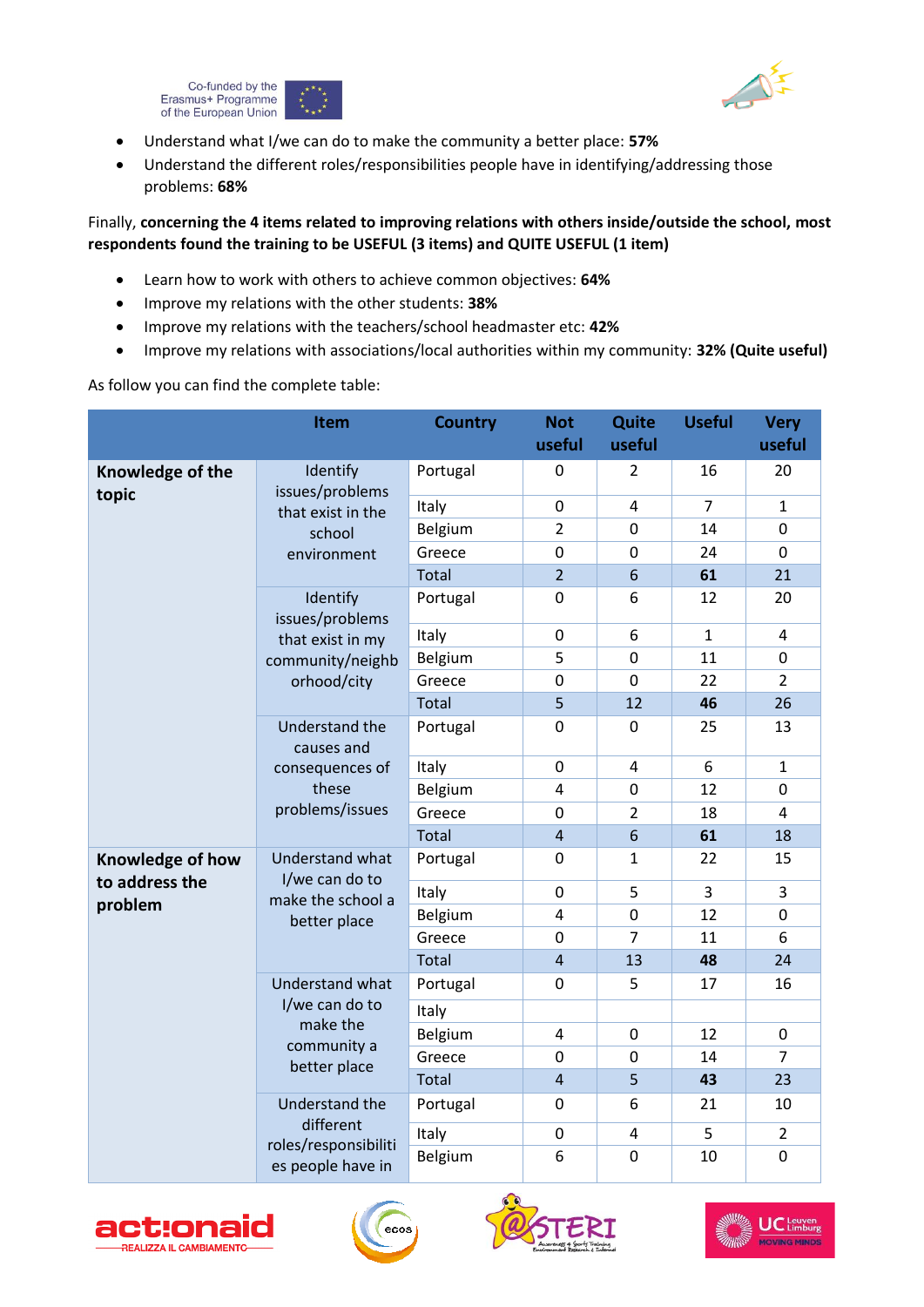



|                                                                                          | identifying/address<br>ing those problems | Greece   | $\mathbf 0$      | 0              | 24           | $\Omega$     |
|------------------------------------------------------------------------------------------|-------------------------------------------|----------|------------------|----------------|--------------|--------------|
|                                                                                          |                                           | Total    | 6                | 10             | 60           | 12           |
| <b>Cooperation with</b>                                                                  | Learn how to work                         | Portugal | $\mathbf 0$      | 4              | 17           | 17           |
| others                                                                                   | with others to                            | Italy    | $\overline{2}$   | 4              | 5            | $\mathbf 0$  |
| inside/outside the                                                                       | achieve common                            | Belgium  | 1                | 0              | 15           | $\Omega$     |
| school                                                                                   | objectives                                | Greece   | 0                | 4              | 20           | 0            |
|                                                                                          |                                           | Total    | $\overline{3}$   | 12             | 57           | 17           |
|                                                                                          | Improve my                                | Portugal | $\mathbf{1}$     | 5              | 16           | 16           |
|                                                                                          | relations with the                        | Italy    | 4                | 5              | $\mathbf{1}$ | $\mathbf{0}$ |
| other students                                                                           |                                           | Belgium  | 4                | 0              | 12           | $\Omega$     |
|                                                                                          | Greece                                    | 0        | 16               | 4              | 4            |              |
|                                                                                          | Improve my                                | Total    | $\boldsymbol{9}$ | 26             | 33           | 20           |
|                                                                                          |                                           | Portugal | 4                | 10             | 12           | 12           |
| relations with the<br>teachers/school<br>headmaster etc.<br>Improve my<br>relations with | Italy                                     | 8        | $\mathbf{1}$     | $\overline{2}$ | $\mathbf 0$  |              |
|                                                                                          |                                           | Belgium  | 8                | 0              | 8            | 0            |
|                                                                                          |                                           | Greece   | 0                | 5              | 15           | 4            |
|                                                                                          |                                           | Total    | 20               | 16             | 37           | 16           |
|                                                                                          | Portugal                                  | 2        | 9                | 11             | 5            |              |
|                                                                                          | Italy                                     | 3        | 8                | 0              | 0            |              |
|                                                                                          | associations/local<br>authorities within  | Belgium  | 8                | 0              | 6            | 0            |
|                                                                                          |                                           | Greece   | $\mathbf 0$      | $\overline{7}$ | 3            | 14           |
| my community                                                                             |                                           | Total    | 13               | 24             | 20           | 19           |

#### **1.1.3 Open ended questions on preferred activities and suggestions for improvements**

#### ❖ **Which activity/ies did you like the most in the school labs/community labs?**

In general, most respondents liked the project and reported that they liked all activities. The activities that were most appreciated were the meetings with external stakeholders, interactive activities (games, labs etc), visits to places outside the school.

#### **Portugal:**

- ➢ Brainstorming ideas about school & community problems, learning about others' opinions, becoming more self-aware;
- ➢ Walking around the school to identify issues in the school environment;
- ➢ Discussing the solutions for identified issues.

#### **Italy:**

- $\triangleright$  The meetings with people, professionals, associations
- $\triangleright$  The games and the exchange of opinions

#### **Belgium:**

- $\triangleright$  The hackathon
- $\triangleright$  The new insights
- $\triangleright$  Learning to communicate and the great opportunities we were given
- $\triangleright$  The contact with external stakeholders and people in Hasselt







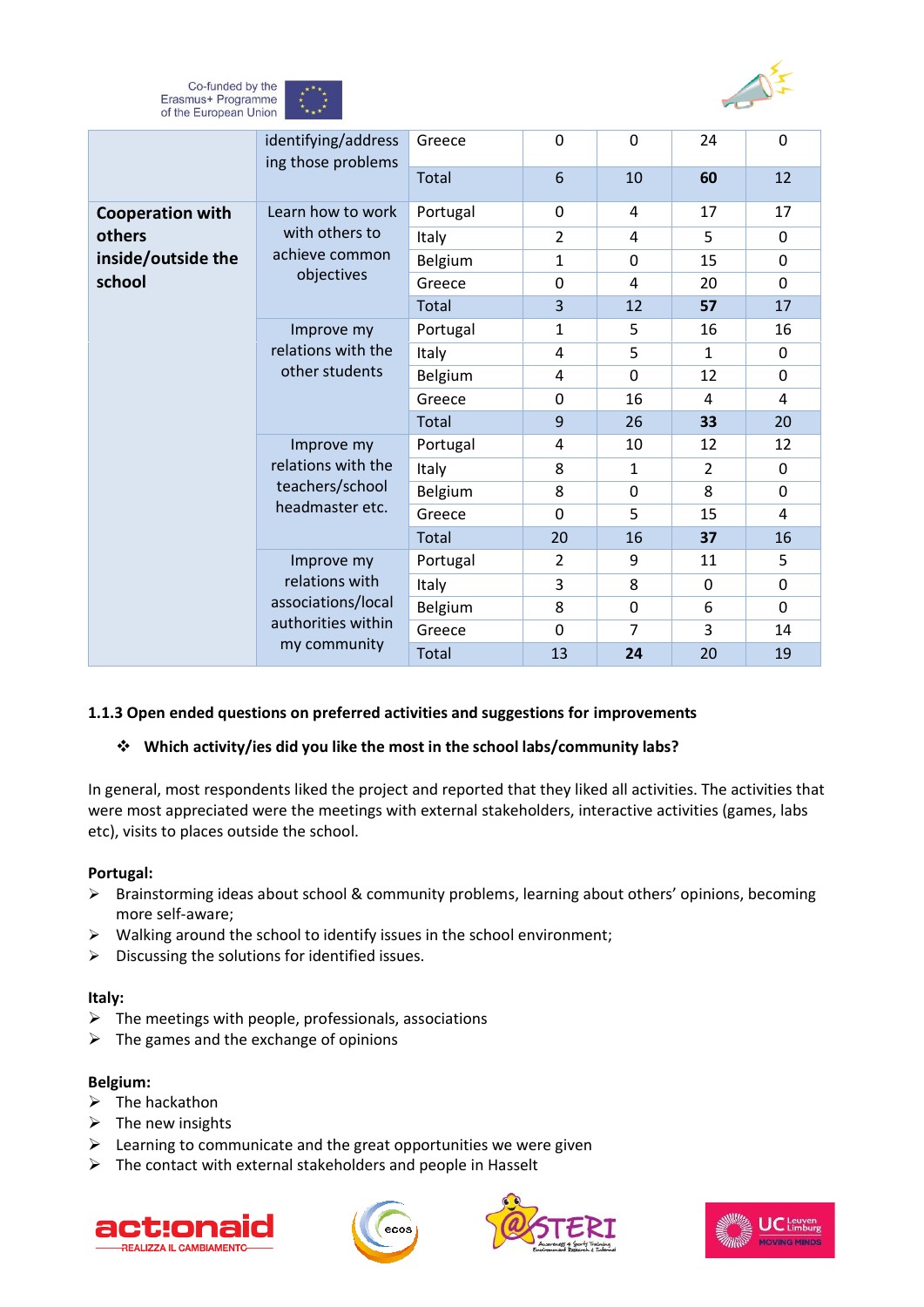



- $\triangleright$  Working as a group
- $\triangleright$  The interactive games
- $\triangleright$  The interaction with other countries
- $\triangleright$  The knowledge about Hasselt but also about the other countries

#### **Greece:**

- $\triangleright$  The labs were very interesting, and some kids experienced that for the first time
- $\triangleright$  The outside workshops, visit and discussions in the city
- $\triangleright$  Meetings with the Authorities, but they wanted more interaction which was not able due to online communication
	- ❖ **What do you think we can improve in the organization of the activities? List the main issues that came up**

In general, the reactions are very positive. Interesting feedback is the suggestion to create interaction with the other project groups earlier in the project so that the European character of the action is strengthened.

#### **Portugal:**

- ➢ More interaction with associations and local authorities;
- $\triangleright$  Expose our project to the community school and other local schools:
- $\triangleright$  Spend more time in sharing the results with the majority of school;
- $\triangleright$  Make it more interactive with the use of some technology;
- $\triangleright$  Improve orientation and on-boarding;
- $\triangleright$  Enable and empower employees, communicate effectively with them;
- $\triangleright$  Have tough conversations as well as make tough decisions;
- $\triangleright$  Clarifying the goal so that it's clear what participants are there for;
- ➢ Ensuring that all groups discuss topics/issues without affecting other groups (e.g. by not being too loud or distracting);
- $\triangleright$  Not scheduling these activities so close to tests/exams:
- $\triangleright$  Pay more attention to the needs of the community and listen to younger generations;
- $\triangleright$  Holding these activities in other places.

**Italy:** The main suggestions were related to having activities in presence instead of online.

#### **Belgium:**

- $\triangleright$  To involve more countries
- $\triangleright$  To increase the duration of the project
- ➢ To have more interaction with other countries

#### **Greece:**

- $\triangleright$  Better internet connection and more computers at school to be able to have more interaction
- $\triangleright$  More meetings with the students from the other countries in order to know each other and communicate better and express themselves easier and make friends

#### *1.2 Qualitative data: Focus Groups and Key Informant Interviews*

#### **1.2.1 Students Focus Groups**







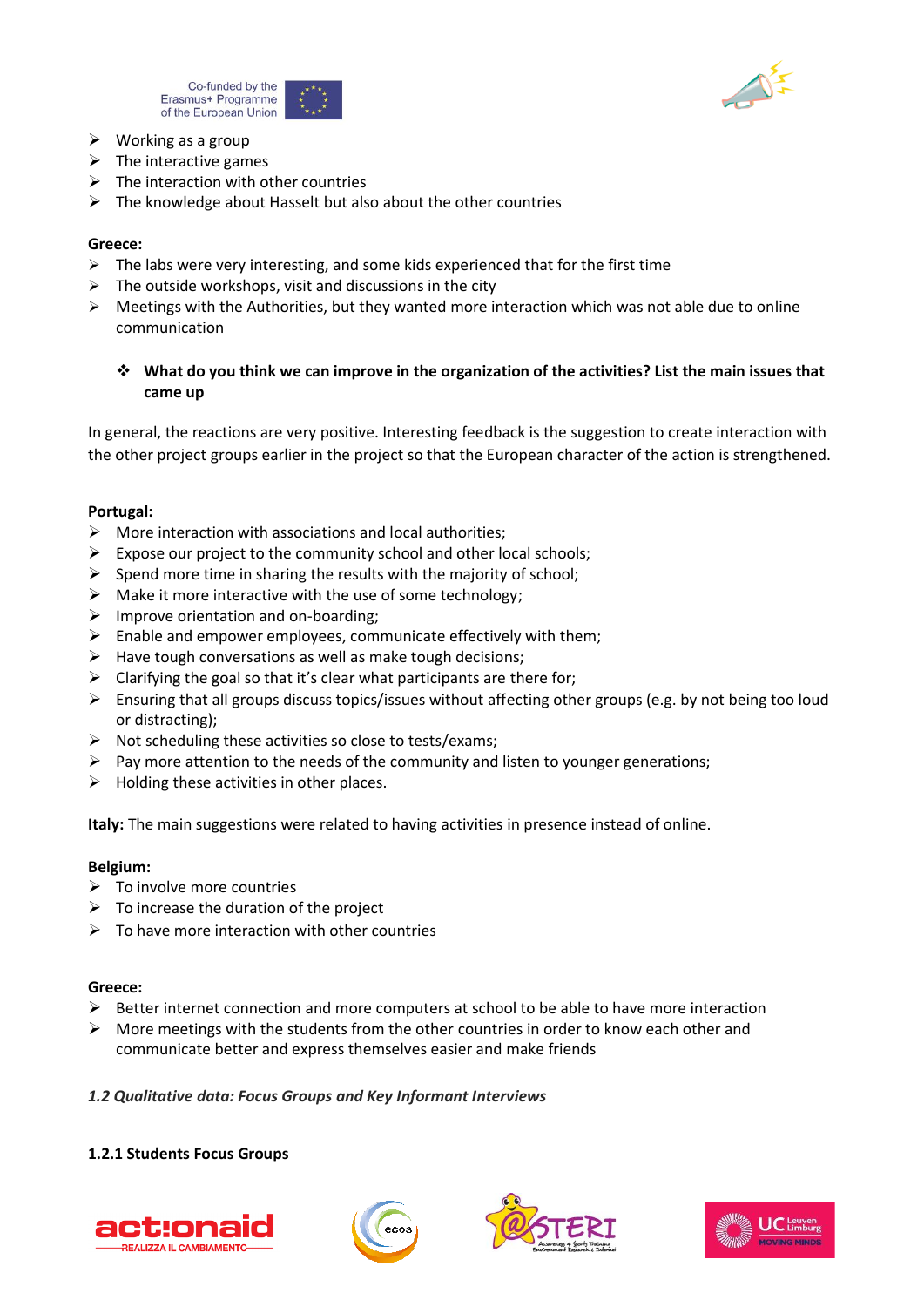



The project conducted 4 Focus Groups with students who participated in the project (one in each country) as per the table below.

| Country        | <b>Total</b>    | Female | <b>Male</b> |
|----------------|-----------------|--------|-------------|
| Italy          |                 |        |             |
| <b>Belgium</b> | 21 <sup>2</sup> | 16     |             |
| <b>Greece</b>  | 13              | 13     | .,          |
| Portugal       | 10              | O      |             |

The focus group was organized around 7 main guiding questions/topics:

*1. If you must use few words, how would you define student participation in classroom?*

In general, the **main definitions of participation are related to being active, being engaged, speaking up**.

- $\triangleright$  Italy: The main meanings of participation that emerged refer to direct activation, being attentive and curious and continuing to learn. These are the main words that came out: being active, participating, paying attention, being curious, putting something of yourself into what you do, learning;
- $\triangleright$  Belgium: The words that are most used to define participation are as follows: getting to know yourself better, working in a group, cooperating, learning things, speaking in front of the class, knowing how to address and involve people better, more courage to act, motivation, learning about other countries, learning about the system in Belgium, being aware of our expertise as young people;
- ➢ Greece: Participants would define participation like students actively engaging in conversations about their problems and organize projects. They would love to see that the students get to engage in actions and are able to speak their minds.
- ➢ Portugal: There are different definitions of participation depending on the class in which they are inserted and the personal interests of each one.
- *2. In your opinion, what are the main obstacles for student participation?*

The **main obstacles that emerged are related on one hand to personal characteristics** such as being afraid of speaking up because of judgement and criticism, not being aware/lacking confidence in someone's own role and abilities **and on the other to the school environment** because they feel that they are not listened to, that they are not given the space to participate.

 $\triangleright$  Italy: Some of the obstacles that emerged are linked to personal fears, shyness and/or anxieties while others concern the role that teachers/schools should play in bringing people together, helping them to get to know each other better, and creating a sense of group and belonging in the classroom. These are the issues that were mentioned: Fear of making mistakes, Shyness, Anxiety, Fear of being judged/criticised constructively by teachers and destructively by peers, Teachers should involve us more, Teachers should make people socialise more, try to sort out the small

<sup>&</sup>lt;sup>2</sup> The Focus Group was conducted in the form of class discussion. To give everyone a chance to share their opinion, the interactive tool 'Wooclap' was used. The results were shared in real time on the big screen and further elaborated in the discussion.







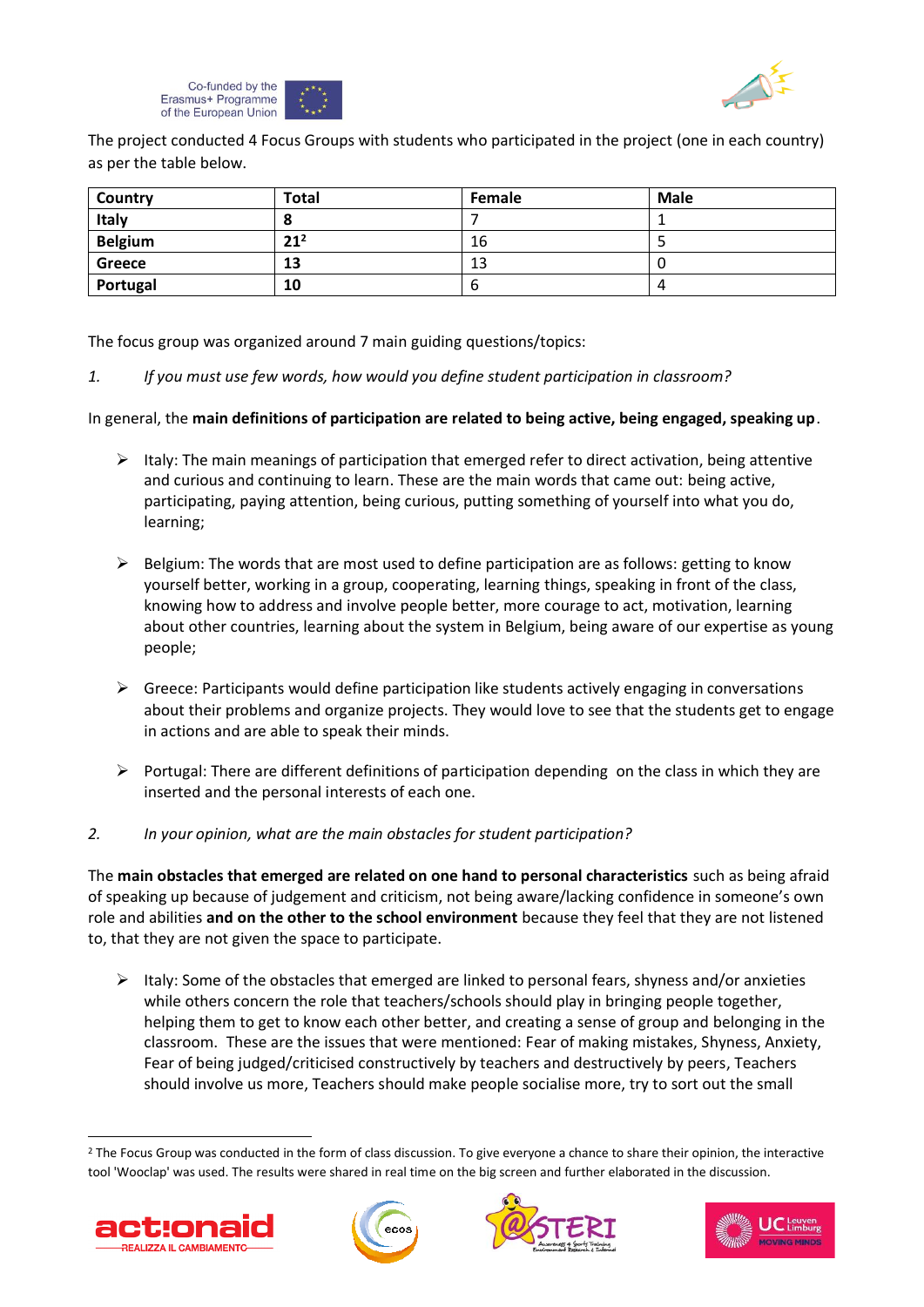



groups that form within the class, make us get to know each other better in order to overcome any prejudices we may have.

- $\triangleright$  Belgium: The main obstacles reported are pupils not being aware of their own position; many pupils do not realize that they can really make a change; not everyone is aware of the hierarchy at school; pupils do not feel that they are being listened to; sometimes pupils need to be more daring, sometimes the step is too big to make an extra effort next to homework.
- $\triangleright$  Greece: On one side, the structure of the lesson doesn't support enough interaction and participation. Students want more chances to participate. On the other hand, students sometimes lack confidence to express certain ideas.
- ➢ Portugal: The main obstacles are related to the personality of each person, people often do not have a personality that allows them to intervene more often in a group context, perhaps for fear of making mistakes, or lack of confidence, as well as the interests of each one according to the topic that is dealt with.

*3. Have you seen changes in students' participation in class thanks to the project? If yes, please give examples - For example, are teachers more supportive now than before?* 

In general, **the project has helped the students to work on themselves at a personal and group level**. On a personal level, **they have become more aware and confident to speak up**. On a group level, **they have become more able to cooperate and work together as a group without fighting if they have different points of view.**

 $\triangleright$  Italy: The main changes that the pupils report are mainly changes on a personal level, such as an increased ability to communicate/express themselves in public. These are some of the responses: I am very shy and during the project I gained courage and managed to speak in front of everyone even during the hackathon, in English; After the project, I can reflect more on my prejudices. I became much more self-confident because I learned that even if I make mistakes, I can fix them and learn to do it better; I've learnt and I'm learning to feel a bit freer. Marco always told us that it doesn't hurt to jump because it's right to try; I've learned to take courage, to throw myself into life in general.

One student reported a change affecting the whole class: We had more difficulty listening to each other without arguing. We still have different ideas/opinions, but we have learned not to argue, to be more "professional".

- $\triangleright$  Belgium: All pupils noticed a difference in terms of participation in the school after the project. 95% of them reported a personal change in terms of being more aware of their opportunities to participate and wanting to be better informed, 47% noticed a change among their classmates and 5% among other fellow pupils in the schools and teachers.
- $\triangleright$  Greece: Participants reported that teachers were helpful as far as coordination was concerned. However, in the regular classes they did not see a major change. One main change they observed is the fact that they are now able to cooperate more successfully among them as a group.
- $\triangleright$  Portugal: Several students reported that the project offered them the first opportunity to speak openly, without fear of judgment from the rest of the class. It has changed the way some students started to interact in the rest of the classes. The fact that the opinion of each one was taken into account during the project was essential, because students are used to be evaluated in a







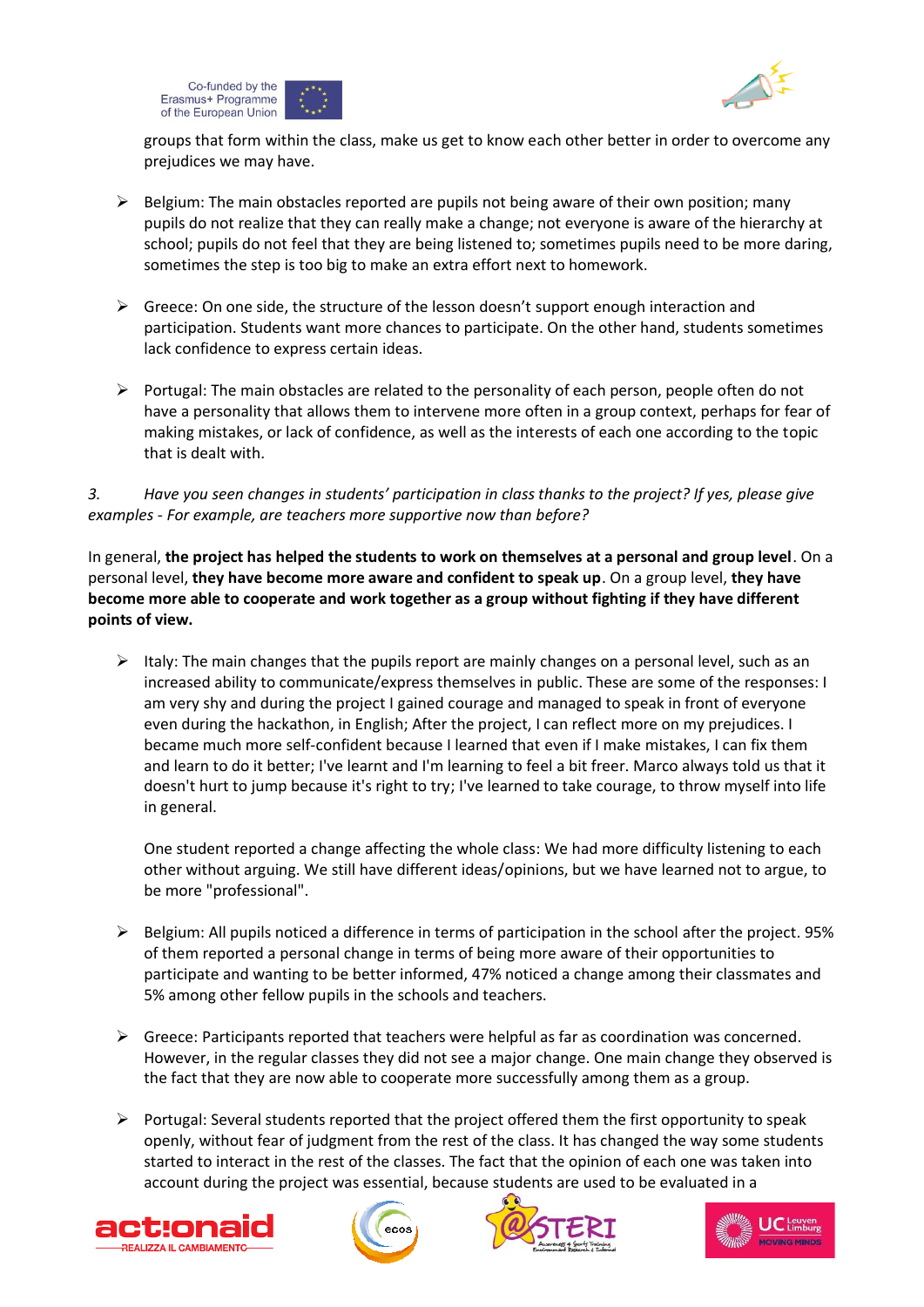



quantitative way and without considering their opinion, in this way it led them to let go and share their opinion. In addition, at the beginning of the project, the classes were recent and did not know each other well, so there was not much communication, which changed throughout the project as it allowed the students to get to know each other better.

*4. According to you, how often are young people involved in decisions related to the life in the community? Why do you think that?<sup>3</sup>* 

In all countries, **students reported that young people are generally not involved in the decision-making processes that affect their lives both in school and outside**. If they are involved, **they feel that their opinion is not really considered and doesn't influence the final decision**.

- $\triangleright$  Italy: The group shares the feeling that young people are generally not involved in decision making processes at the community level. As follows some issues that came out:
	- We know now that we have a chance to do something because we have participated in the project.
	- I live in my neighbourhood, and I don't even know what there is beyond the oratory. I've never felt part of anything. Now we've organised the graffiti for the nursery, we're doing something.
	- Honestly, I never thought about it before, and I've never been interested.
	- We used to see things and not think we could do something to change things and how to do it. Now that I know how to do something I can think that I can change things in the future, that I can improve.
	- We can't change something we don't know about, if the possibilities were more socialised it would be easier, it would be very different. For example, yesterday we were talking about the youth centres that could be in our neighbourhood and like in my area there is only one public library, but few people know about it.
	- I agree, there is no one to tell us what is around our neighbourhood, the schools should inform us about what is there and what we can do for our city. They should inform us already when we are in primary and secondary school. They should tell us where to find places where we can do these things and participate.
- ➢ Greece: Students reported the feeling of not being very involved in decision-making processes. There are no procedures for young people to cooperate with the municipality and the government. Their ideas are not taken into consideration. Most of the time they are not taken seriously by adults because they are teenagers.
- $\triangleright$  Portugal: Most students feel young people do not interact with any social decision-making bodies, despite some belonging to associations (for example scouts, student associations etc). Even young people who belong to organizations often do not have decision-making powers, the bodies are merely formal, and decision-making processes are very much based on the same form. Young people do not participate because they feel that their opinion is just an opinion and that it will not matter when making the final decision.

*5. How much has the project contributed to enhance young people participation in the life of their communities? What do you do now that you had not done before?*

<sup>&</sup>lt;sup>3</sup> This question was not addressed in the FG in Belgium







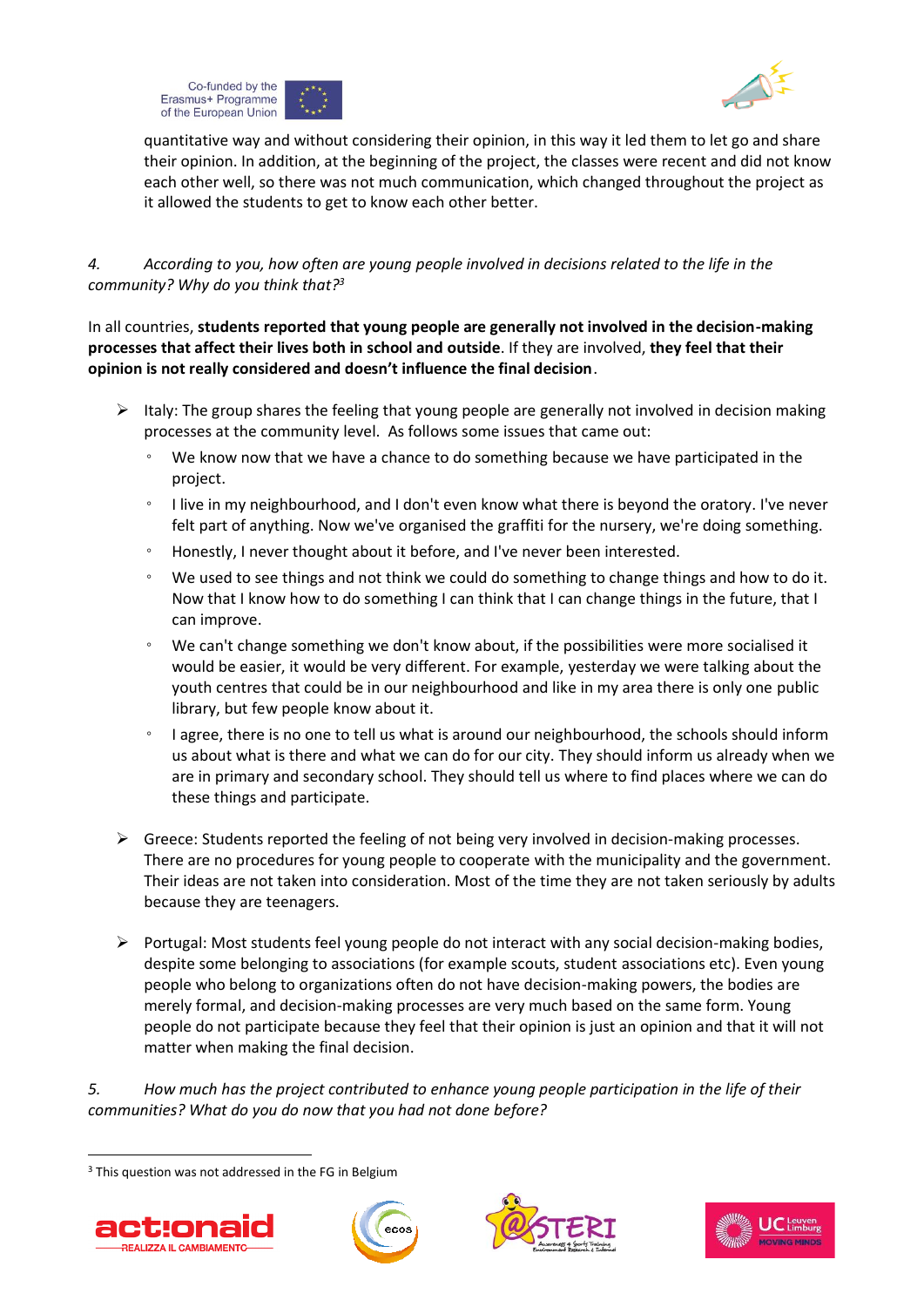



#### In general, **students have been able to meet institutions and associations in their communities however they feel that their involvement in community-based decision-making processes is still quite limited.**

- ➢ Italy: The participants reported having met with different associations but not all interested them at the same level. In addition, the youth shared the feeling of being a little bit detached from the people whom they met in terms of communication/language, especially when it comes to institutions and local authorities.
	- We talked to several associations but in general I was not always interested because they do not work in areas in which I would like to make/bring about change, with the possible exception of Le giardiniera
	- We met the CDE Creta that organizes many interesting activities, such as the memory train which I think is a good idea, Handicap Su La Testa, Le giardiniere, Officine della produzione with which we also worked.
	- When we had the meeting with Rita Barbieri, she thanked us, and she seemed to be moved. She said well done for what you're doing and then talked about what she's doing, but didn't encourage us to do more.
	- I partly agree with my colleague. However, she told us that she is on our side. I don't know what more she could have done.
	- When we talk about the type of involvement we would like to have from those who come to tell us about their experience, it is also important to use a language that reaches us more, that is simpler, that can interest and motivate us. Everything Barbieri said was interesting, but if a person talks non-stop for hours, then you lose attention.
- $\triangleright$  Belgium: Most pupils indicate that they feel more involved on a passive level. This means that they are more open to information and show more interest in participation initiatives. Four pupils even expressed an interest in actively participating in politics. Their motivation was mainly thanks to the encouragement they felt during the process of this project.
- $\triangleright$  Greece: The students reported that little has changed in terms of participation at the community level. This is what they said:
	- We met the Municipality and the mayor of Kalamaria. However, we don't think we got the results we were hoping for because we are still not very heard by the Municipality. Nonetheless, the project did inspire us and helped us to understand that as young people we need and deserve more space and claim it. It gave us helpful ideas on how to do it. The project didn't promote a mass participation of youth. We were only 25 youth so other youth in Thessaloniki do not know that they should participate.

*(At this point of the discussion, ASTERI informed the participants that the Municipality will shortly open a call for participating in the Youth Municipal Council thanks to the project)* 

The reactions to the news are positive but cautious.

- It is exciting. Young people have great ideas and do not have the chance to express their ideas to a big audience.
- It is good to know that there will be this opportunity. We will be able to have our own voice in the Municipality. We will be in charge of our own lives for once. In Greece it doesn't







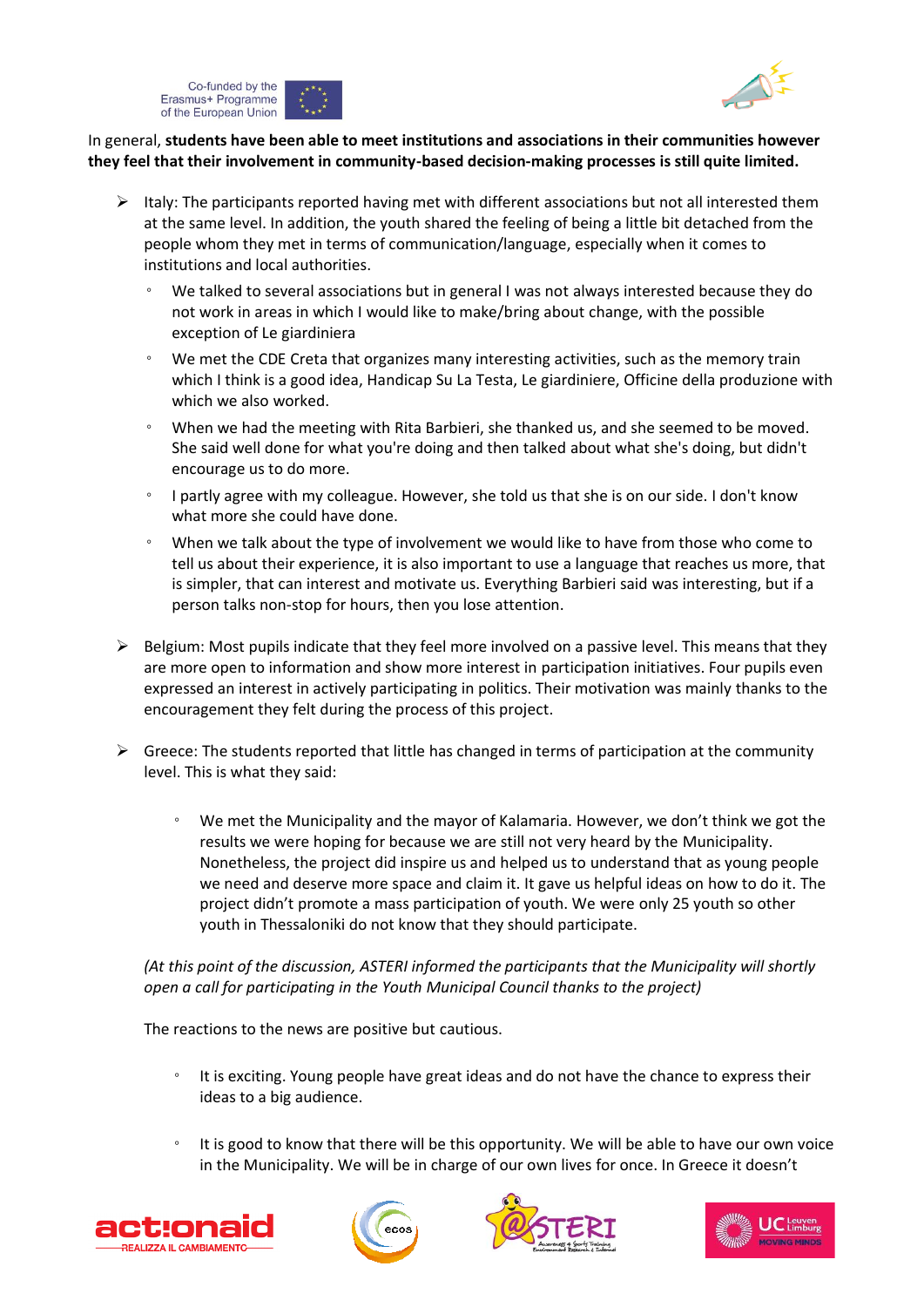



happen so often with youth. But we will see if we will be able to use it correctly and if it will actually work.

 $\triangleright$  Portugal: The participation in this project helped the students to feel part of a decision- making process whereby all participants could contribute with ideas, without being judged. In a postproject view, we realized that those who participated had the opportunity to have a voice and contribute to real change in our community, and that the projects we outlined are being taken into account to be put into practice.

#### *6. Which project activity did you like the most? Why?*

In general, **students liked all project activities but those that were most appreciated were the ones that offered them the possibility to meet new people, to explore their cities/neighbourhood, to interact with students from other countries and to express their creativity like in the video making**.

- $\triangleright$  Italy: In general, the activities I liked the most were the video and the meeting/hackathon. These are some of the comments made:
	- One of the activities I liked the most was the video, which was interesting, funny, involving. I also really enjoyed the meeting with the other countries because we got to know how they implement change, we exchanged ideas and influenced each other.
	- For me it was the video because it was something completely new, never done before and it was fun in the end.
	- The video because it was really engaging
	- The meeting allowed us to have a cultural exchange and made us understand that even if we come from different countries, we have the same problems.
- $\triangleright$  Belgium:<sup>4</sup> Participants mentioned the new insights offered by the project, the interaction with other countries, getting to know other countries, contacts with external stakeholders and other people in Hasselt, working in group, the interactive games, learning to communicate, the great opportunities given by the project, the hackathon.

A specific point was made on the hackathon that revealed that the students found interesting to interact with students from other countries to put themselves in a different perspective. They were surprised how quickly they felt connected to other pupils. Not a single pupil had a negative feeling about the hackathon.

- $\triangleright$  Greece: Students really liked working on the Manifesto because they had the opportunity to share ideas and spread awareness. They liked that their voices could be heard and that they had the chance to address people in power. Finally, they really liked the chance to talking with students from other countries and they would have loved to meet them in person.
- ➢ Portugal: Students liked all project activities because of the opportunities that they were given, the fact that activities managed to strengthen the union between students, the possibility of learning about organizations and decision-making methods. They liked the final activity of interaction with students from other countries because they could exchange perspective with people from different cultural and social backgrounds. It was something new to them. They could understand that the

<sup>4</sup> The question in Belgium was slightly revised from "Which project activity did you like the most? Why?" to " What is your most positive memory of the project so far?"







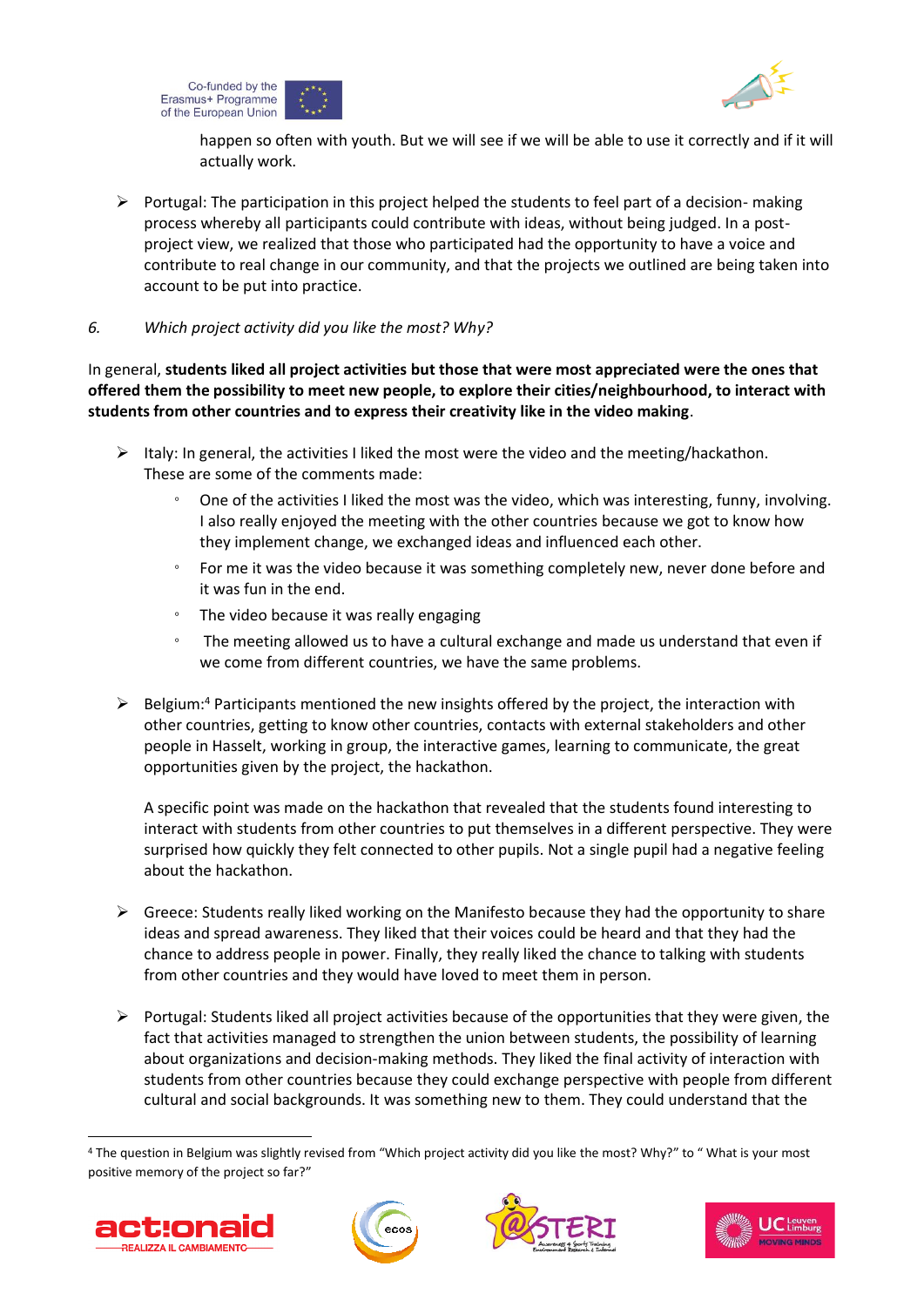



problems in their communities as well as their solutions were common to those found in other countries. They realized that young people experience similar problems despite the distance and cultural differences. They often look at other countries and believe that because of their economic level they will have more or less opportunities and quality of youth participation.

#### *7. Do you have any suggestions for changing or improving the project?*

The main suggestions are related to spending more time on **strengthening cooperation and interaction both in the class, with students from different classes as well as countries.** 

- $\triangleright$  Italy: The main suggestions are related to the fact that this kind of projects need time to get people engaged and to create the feeling of being part of a group.
	- We started the project in third grade, but we really got involved in fourth grade. There should be more focus on the involvement of participants. The meetings should be more constant to make people understand how important the project is.
	- At the beginning there were so many discussions among us, we didn't understand each other. The project should work more on this.
	- Creating a bond, creating a connection. The project should spend more time on creating collaboration between people.
	- I think it is important to divide tasks better, to distribute responsibilities better. There are people who have done a lot and those who have done nothing. In my opinion, the opportunity to go to BXL for the hackathon should have been a reward/incentive for those who participated more.
- $\triangleright$  Belgium: In general, the reactions were very positive. Interesting feedback is the suggestion to create interaction with the other project groups earlier in the project so that the European character of the action is strengthened. Other students suggested to involve more European countries and to increase the duration of the project.
- $\triangleright$  Greece: All participants were very happy to have taken part in the project and shared few suggestions to make it a bit better:
	- To communicate more with the students from other countries and have more opportunities to exchange ideas throughout the process and not only at the end. In this regard, it would be good to have one final last meeting with the other students even online.
	- To provide more guidance and directions on how to organize different outputs such as the Manifesto as well as the Hackathon. We were not really prepared in advance for the meeting;
	- To ensure that all project participants have the same treatment. We observed that students in other countries received different treatments in terms of opportunities, facilities, structures.
- $\triangleright$  Portugal: The following are the main suggestions that came out:
	- $\circ$  Better organization and communication between ECOS, students and teachers. As the project is developed by an organization outside the school, the official channels of dissemination take a long time to reach the students, for example the organization has to send it to the school, then the school to the teachers, then to the students.







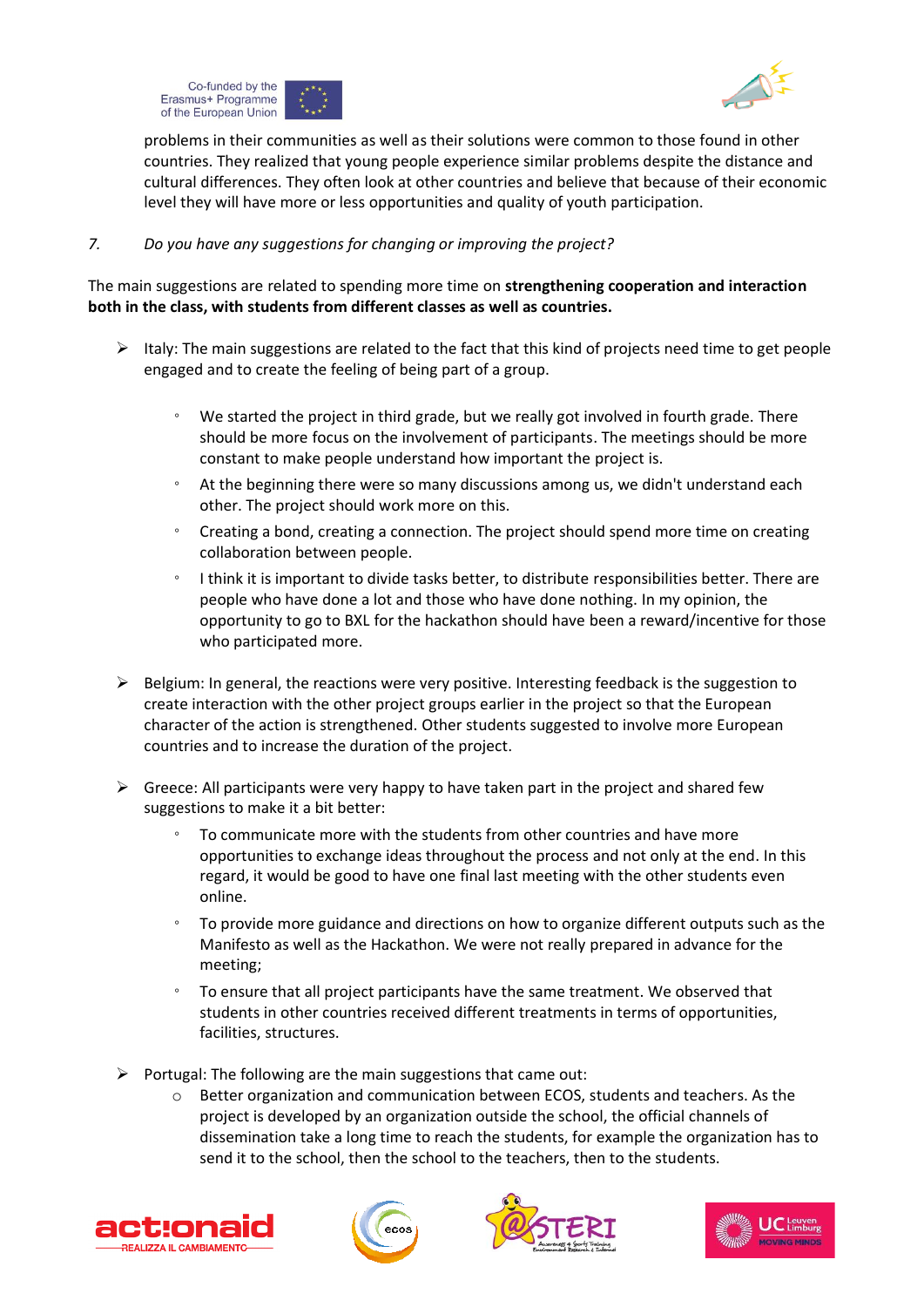



o More communication between the students participating in the project throughout the work, perhaps ideas could have been shared that would solve some of the problems in different places through these shared experiences, since in the end they found many similarities.

#### **1.2.2 Teacher Focus Group**

The project conducted **1 Focus Group with 5 teachers**: 1 from Italy (Female), 2 from Greece (Female) and 2 from Portugal (1 Female and 1 Male). Teachers from Belgium could not participate, and one teacher (1 Female) was interviewed separately. Her responses are reported at the end of the Focus Group responses with a different bullet point. The guiding questions were very similar to those used with the students to allow comparing the different points of view.

*1. According to you, what is the definition of student classroom participation?*

In general, all teachers reported that **participation is a key element of the teaching practice, and that learning cannot happen without participation**.

- $\triangleright$  Italy: For me student participation is a must because I can't teach alone. In two years of online distance learning, this was the most difficult thing and I have been a teacher for a long time. Participation is the first thing I ask to my class. If they do not participate, they can't learn anything.
- $\triangleright$  Greece: Teacher 1: Class participation is an important aspect of student learning. They learn to express their ideas in ways other can understand. They learn how to obtain information on a topic. Student participation is also a valuable tool for teachers because through their questions you learn what they do not understand and adjust your teaching accordingly. It can reinforce the learning environment.

Teacher 2: Participation is connected to the feeling of freedom to express their ideas, to the feeling of being welcomed and respected, the feeling that they will be listened to and that they will be accepted. This feeling of being respected and accepted by teachers and fellow students is very essential for a true participation

- ➢ Portugal: Student participation means to give everyone the opportunity to speak and to ask questions, although sometimes we are limited by time.
- ❖ Belgium: Students have input on different topics (deadlines, work format, lesson content, subjects, ...). I think it is important that young people's opinions have a place in the daily school culture and that they dare to stand up for themselves and for other pupils.
- *2. In your opinion, what are the main obstacles for students' participation?*

Teachers identified 2 main obstacles for students' participation: on one side, **the way teachers organize the lessons** including the topics and the activities/methods they choose; on the other side, **students' skills and attitudes** that might be also influenced by the class/school environment.

 $\triangleright$  Italy: The teacher has the main role in this situation. We must create a situation in the class whereby anybody can speak. We as teachers have this responsibility. If students do not participate, we have to change our teaching approaches and practices and try new things, methods and activities. This is a big part of the issue.







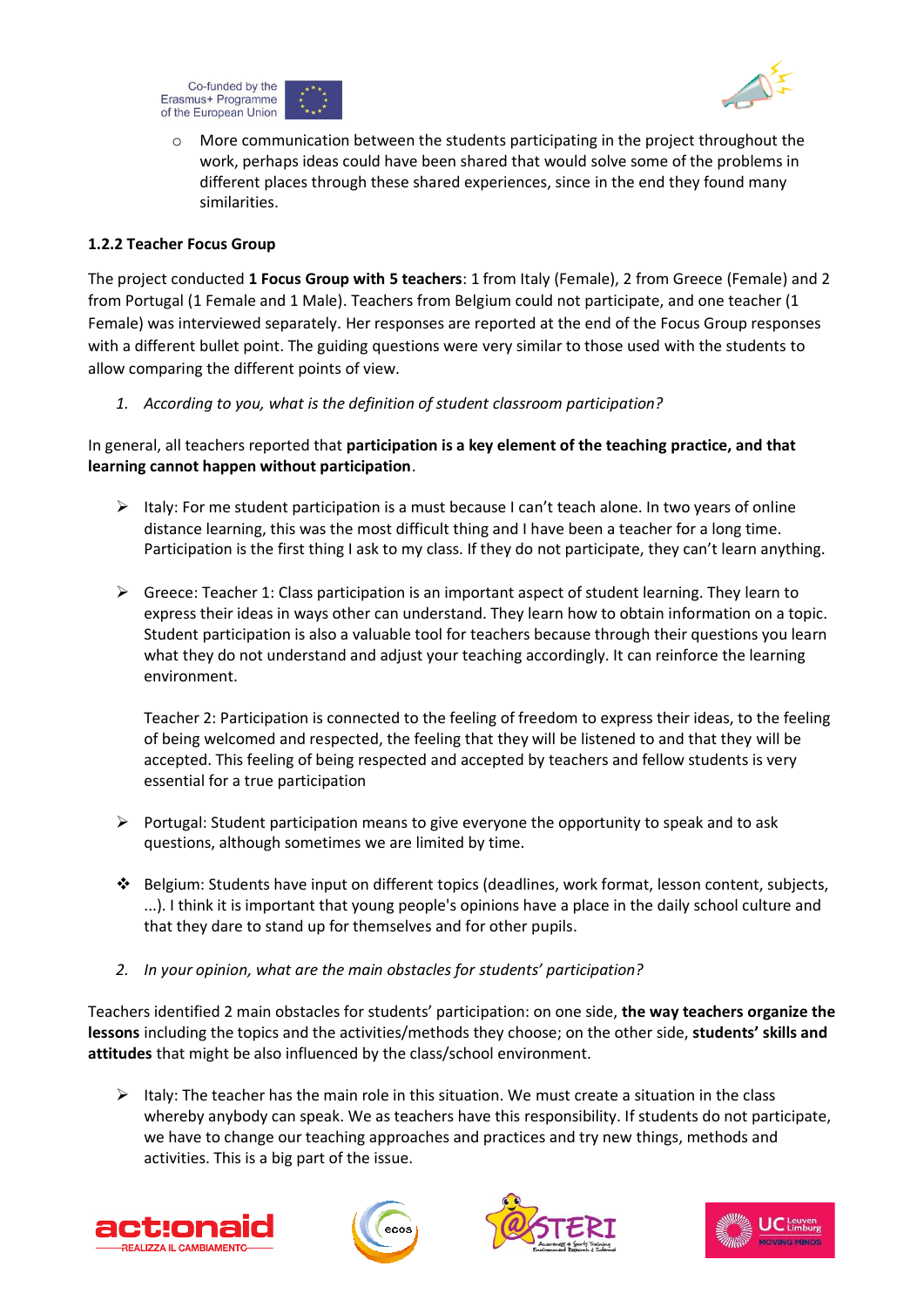



Then there is the students' responsibility. Most of the time they spend in class they are passive; they are just listening. Listening is not participating. We need to organize our classes to make the students the main subject of the lesson. Now we have technologies that can help us in doing that. Sometimes I had classes that were difficult but most of the time you can change their attitude and their way of staying in class. If I get bored myself, they can't be interested and active. I must enjoy my way of teaching so maybe they can enjoy it. And again, the importance of technology. It can help us to change/improve the way we teach. For example, technology can help more shy students to participate without speaking but using drawings or expressing themselves in anonymous way through avatars.

 $\triangleright$  Greece: Teacher 1: Students do not always perceive participation as a possibility for the whole group but mainly as an individual possibility. Sometimes students may not have communication skills, may not feel motivated.

Teacher 2: There are several things that we do not know about what is going on in their lives that might inhibit their ability to express themselves. For example, somebody who is being bullied might fear the consequences of being marginalized if she/he expresses his/her opinion in the class. We must be sure that everybody feels respected. I repeat myself here because I think this feeling of being respected is important. Sometimes there is also the lack of interest or the lack of passion/motivation.

- $\triangleright$  Portugal: It is important for teachers to be enthusiastic and to choose topics that are closer to the students. They can be shy, they might not feel comfortable, they might not be interested but we need to create a relaxed atmosphere for them to participate.
- ❖ Belgium: We notice at our school that pupils dare to give their opinion, but that they often stop when that opinion needs to be developed further. That is where it goes wrong. Thinking along is okay, but when they must actively get to work, many pupils drop out. What has this to do with? Pupils doubt that they will be listened to and that their actions will be carried out. Their freedom is also sometimes limited by practical difficulties (money, time, etc.). This is often frustrating for them. This also extends beyond our school. Still, I notice that some pupils do like to participate. A large group of pupils at this school participate in a youth parliament (KRAS - Globelink - political project).

When I think of pupil participation in the classroom, the pupils do have a say, but they do not always dare to do so. Some teachers like this, others don't. In my opinion, this is not always clear to the pupils. Pupils also do not always know how to participate. The way they communicate can sometimes be offensive to a teacher. Our school is open to participation. Pupils can take part in two types of pupil councils inside the school (organising actions OR sharing opinions and thinking along). In addition, pupils are always welcome to bring their ideas to the headmaster and the coordinator. We also participate in School for Rights<sup>5</sup> to give pupils (and parents) a greater say.

*3.* Have you seen changes to students' participation in class after the project? If yes, please give *examples*

<sup>&</sup>lt;sup>5</sup> It is an initiative that provides tools for schools to support pupils and teachers to make children's and young people's rights central at school. School For Rights offers free materials to be used in projects at Het Atheneum. <https://www.schoolforrights.be/nl/wat-een-school-rights>







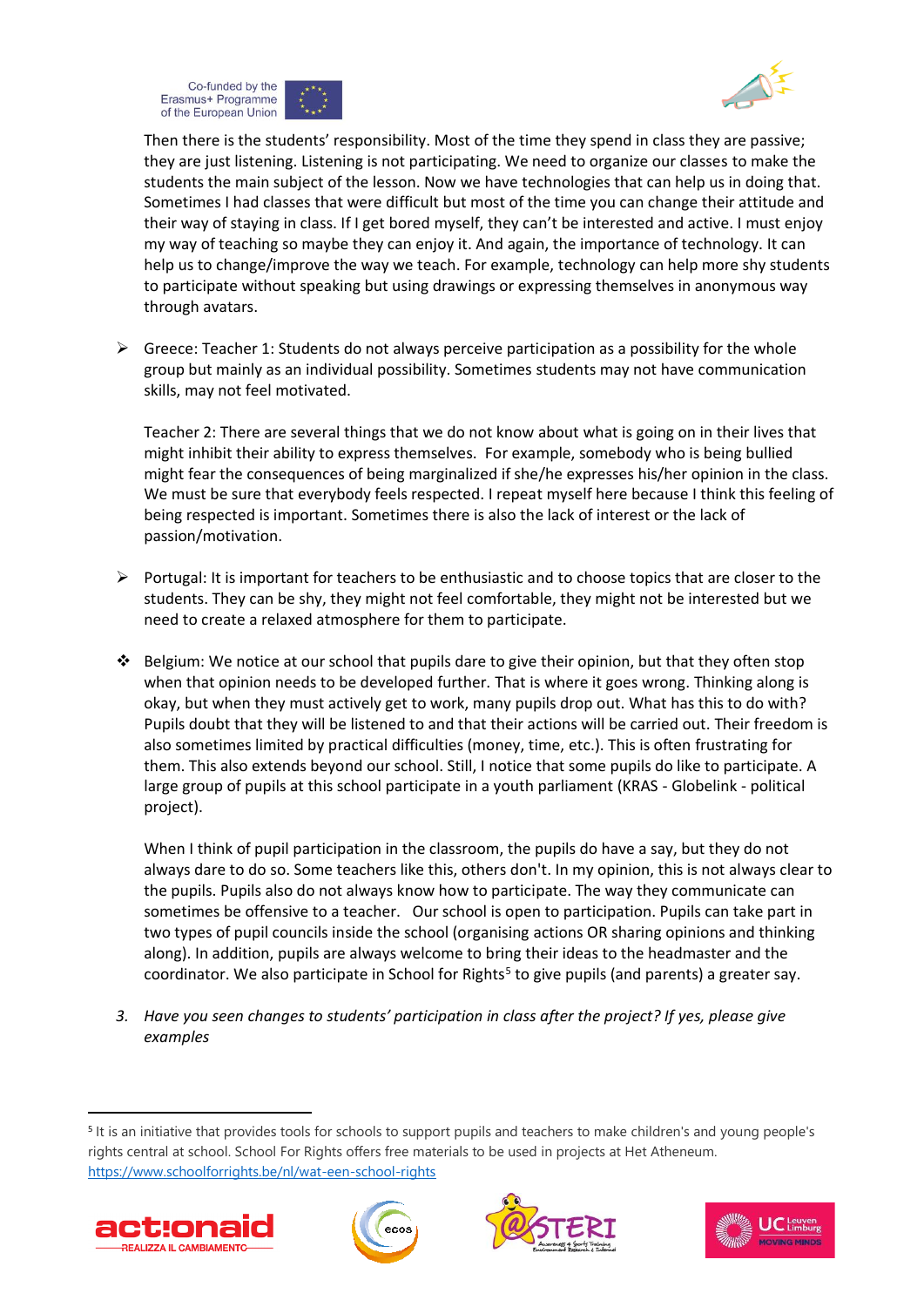



In general, **teachers in Italy, Greece and Belgium have seen changes in student's attitude at the class level**. In particular, they have **become more curious, critical and open about their future**. **In Portugal, changes were more limited to specific students like the shyer**.

- $\triangleright$  Italy: The class who participated in the project is one of the classes that participate more in the school life even before the project, so the starting point was good. They have changed a lot in these 2 years for better. For instance, in the 2 days meeting they were extremely serious and concentrated. It was not like that 1 or 2 years ago. After the meeting closed, students remained there and kept exchanging their feelings, ideas, and projects for the next year. They are in the last year of high school. They were more open and curious about things that they can do in their future. It was impressive for me to observe their new attitude.
- ➢ Greece: Teacher 1: The project engaged the students in addressing a real problem such as increasing student participant in school or local affairs. They developed critical thinking, communication skills. The projected created energy among students and teachers.

Teacher 2: There is a difference now. I see enthusiasm and I see that a new vision has emerged about their future lives. They are now very interested in different topics including sustainability of the cities, public transportation, accessibility etc. This has a great impact in their everyday live. They feel part of a bigger thing that is going on in Europe and they feel it. This feeling is stronger now after they had the meeting with the students from all the project countries. Now they realize that the change in the future is not something vague, but it can happen only if they participate. They found a new meaning. In addition, I would say that the group work was amazing because shy people now feel that they can express themselves. Finally, there was a change in gender roles. Now the girls are leaders in these classrooms. The girls are the persons who decided what to do in the project.

- $\triangleright$  Portugal: The classes that participated in the project were already active, but we saw that the students who were shyer now participate more.
- $\clubsuit$  Belgium: There has been a change of course, but our pupils already dared to give their opinion, they were already participating in the youth parliament (see ref. to the previous question). They might dare to give their opinion faster now. I think this project has made them more critical. They look at the City of Hasselt and politics with different eyes.
- *4. How do you as a teacher promote students' participation in class?  Has the project changed your understanding, approach?*

One recurrent element is **the teacher overall attitude in creating the right environment for students to learn and to grow as persons**. In general, participating in projects/activities beyond the class, group work, brainstorming activities, integrating topics/contents that are familiar to the students are those that are most used to promote participation.

 $\triangleright$  Italy: It is difficult to answer because every class is different, and it is difficult to find something that works for everyone. Not to judge is important for me. I need to put a grade, but I don't judge the student as a person. I need to make them understand that they can come to me, that I'm there for them. It is an attitude, something you must learn day by day. Looking at them, paying attention to them, to the way they sit in the class, to the way they move, or speak to each other and to the teacher, calling them by their names is important. I must create a relationship between me and them like with anybody else. First, they are people and second, they are my students.







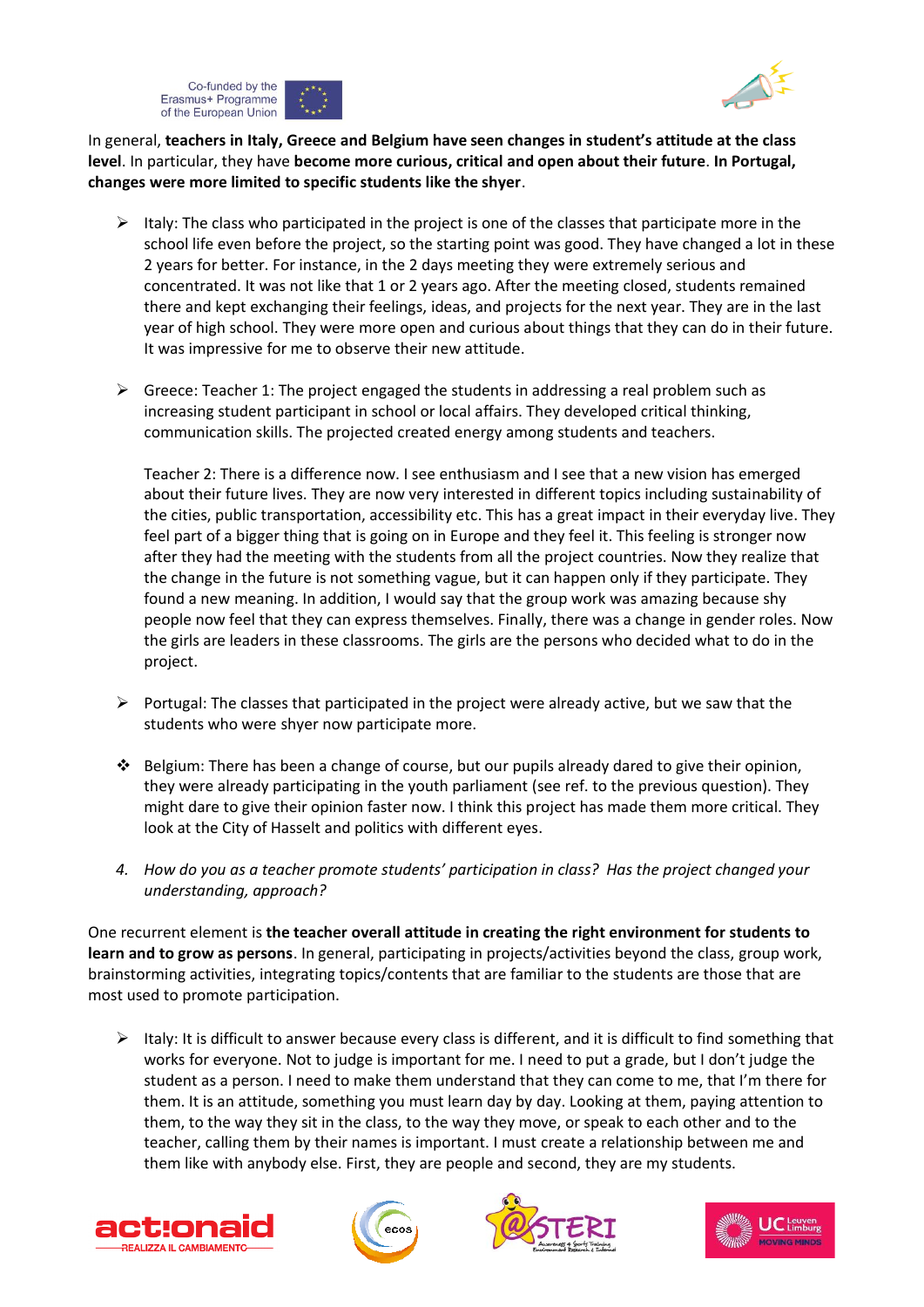



➢ Greece: Teacher 1: I create a climate where students can ask questions and I take the students' questions and comments seriously, I reinforce their comments with positive statements and encourage their participation. I must be patient when waiting for a response. I am using small group work.

Teacher 2: The first thing I do is to get to know the students better, their character, their opinions. I try to make lessons enjoyable. I try to create connections with their own lives and problems. I try to show how things that we deal with in class might affect them. I use several techniques like brainstorming techniques so that they can express themselves freely without stopping them.

- $\triangleright$  Portugal: We were already used to use different techniques before the project, but this has helped us to focus less on the subject and promote more activities like the ones in the project. The project didn't change what we were doing before but made us realize we have to do more in this sense.
- ❖ Belgium: I try to promote participation in different ways using in different methods: involving them in deciding the deadlines for tasks, participating in tests, responding to student interests for example by integrating popular TV programmes into the lesson, making them chose assignments, participating in the School For Rights project, theme at GOK<sup>6</sup> (I am responsible for GOK at our school), using Sidekick Sam.<sup>7</sup>
- *5. Which project activity worked best?*

In general, the activities that worked best for the teachers were **those that promoted interaction and collaboration** such as the hackathon, the city visits/urban walks, and the video because **they enabled students to express themselves differently**.

- $\triangleright$  Italy: I think that they enjoyed the European meeting. I have seen that the interest in the project has increased over time. At the beginning I had to push them to complete the activities on time. When they started to meet people from outside the school and when they made the video, they became very engaged. They were on holiday, but they met to do the job and they were proud of their video.
- $\triangleright$  Greece: Teacher 1: The project encouraged students to be more engaged. It promoted group work and activities outside the school timetable.

Teacher 2: They were excited to visit areas of the city that were unknown to them and see the local problems there. The freedom to take photos and express themselves differently was important. Above all the group work they were doing all the time enhanced their collaboration and communication. Their creativity has improved a lot. They had some great ideas like interviewing city members, and it was a great success. They interview them cleverly.

<sup>7</sup> Sidekick Sam is a public initiative open to all Flemish school that can use money raised from a youth welfare project to provide a teacher (Sidekick Sam) with whom pupils can talk in all confidence about everything that is on their mind.









<sup>6</sup> GOK is the Flemish Government policy for equal educational opportunities aimed to offer all children the same optimal opportunities to learn and develop. The policy consists of 3 pillars: registration right, legal protection and support of schools.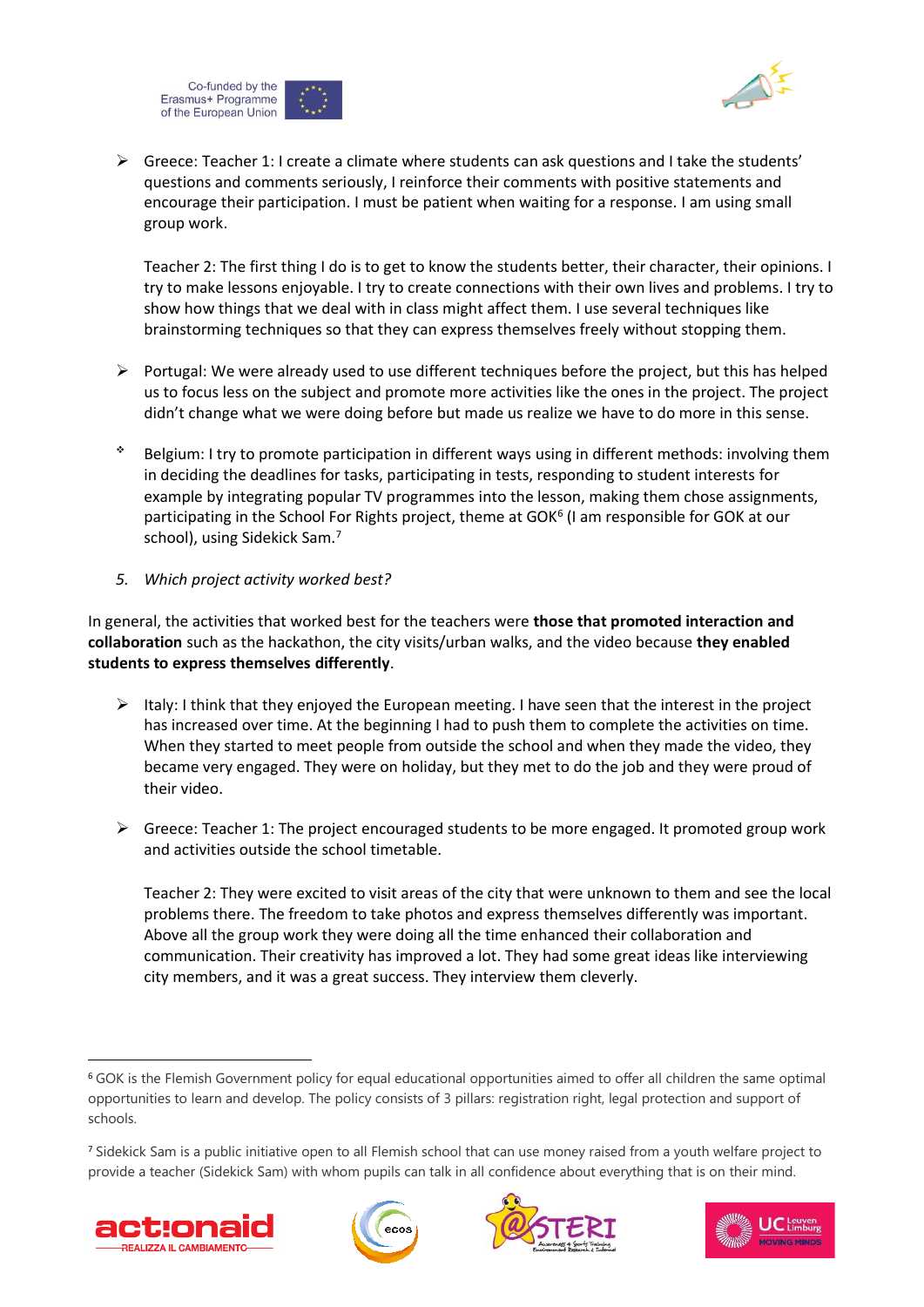



- $\triangleright$  Portugal: We weren't present in all the activities but the ones we attended were all effective. Students had the opportunity to express and participate. Team-work was really great.
- $\dots$  Belgium: I think that involving pupils in making a film of the research project (does not always have to be a classroom presentation) was a great idea. Also having pupils do solution-oriented research (instead of explanatory or comparative research) was good, but time-consuming.
- *6. What would you suggest for improving the project's approach?*

All teachers shared the opinion that **the project was a positive experience but that there could have been interactions among students from different countries** and that **the project should have been more widely communicated** even inside the target schools to increase the sense of ownership.

- $\triangleright$  Italy: There should be more meetings among students from different countries. Some years ago, I was part of an ERASMUS project and we had a lot of virtual meetings. It was good. In addition, it would be important to involve more the school and all the teachers in general. Some of my colleagues do not know anything about what we are doing in the project. They used to tell me: It is "your" project, but it is not my project. I think the whole school should be involved like in the other project that ActionAid has in the school (ref. Youth For Love 2).
- $\triangleright$  Greece: Teacher 1: Students should have more time for working on the project. They need more time to work on such project.

Teacher 2: There should be more international exchange meetings to share ideas. If there had been more meetings like that, students would have connected better.

- $\triangleright$  Portugal: Because of the Covid we were really limited and there were a lot of breaks in the implementation of the activities. There should be more activities like the hackathon and the project should be more widely communicated and disseminated. We should have more time to exchange opinions and give visibility to the project.
- $\cdot \cdot$  Belgium: The project was a success. The pupils experience was very positive. They were motivated and involved. I am proud of the students and their results. The pupils did notice difficulties in realising their actions. This sometimes can cause frustration. They would have liked to see their actions put into practice, but they realise that this is difficult. At our school, we try to develop some of the actions they mentioned, but money and people who can take on this task limited what we could do.

I found it positive that the pupils also received some theoretical background. They have learned a lot from this project, and they will certainly take the learned skills with them to higher education.

Maybe one more tip: I think it would be nice if the students had regular contact with the foreign schools. The internationalising aspect was sometimes lost. Chloë and Nele have guided this project well. It was well organised. Nice!

#### **1.2.3 Key Informant Interviews**

The project conducted **6 Key Informant Interviews** as per the following table.

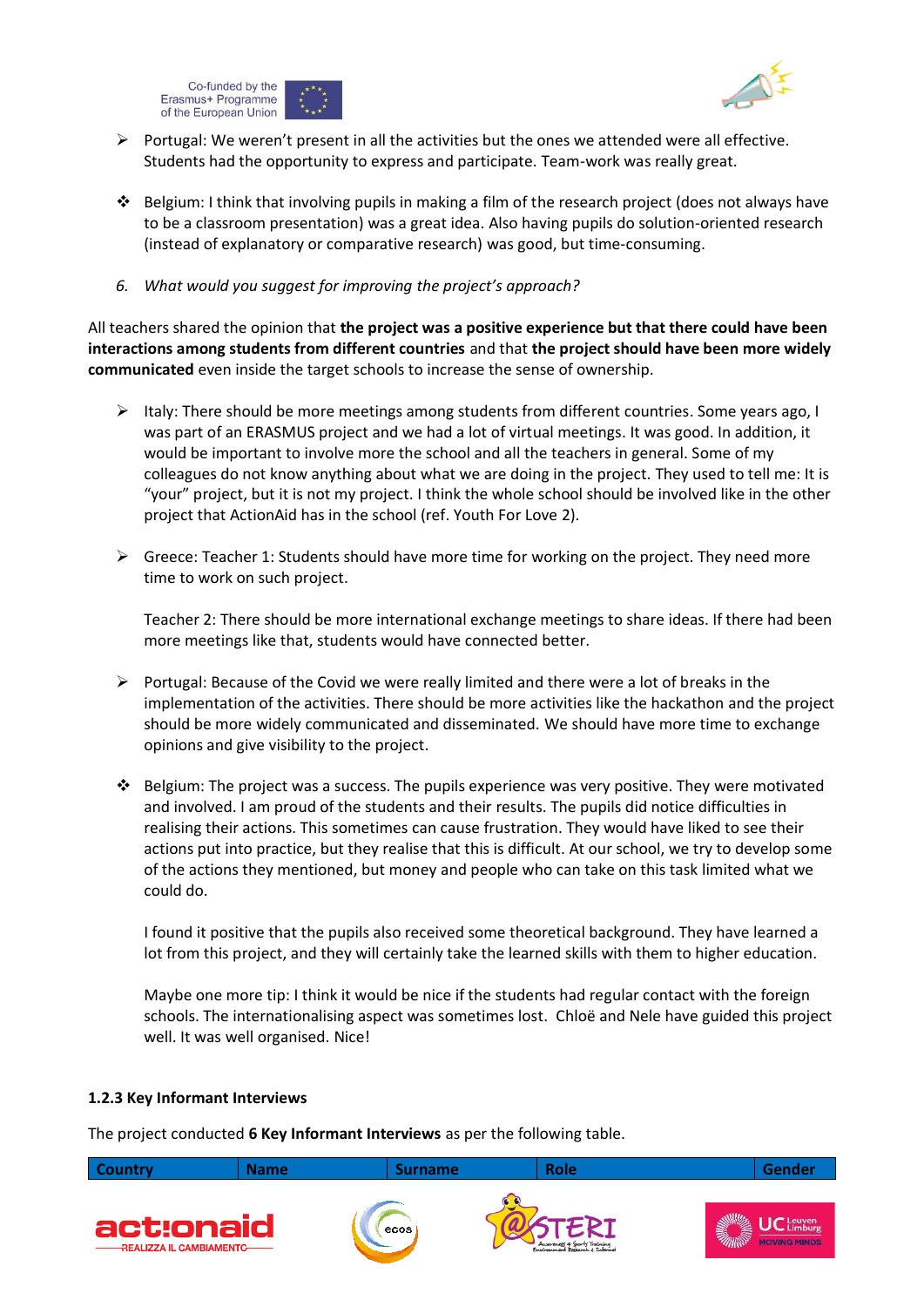![](_page_20_Picture_0.jpeg)

![](_page_20_Picture_1.jpeg)

| Italy    | Luca         | Sansone           | Director of CDE Creta       | M  |
|----------|--------------|-------------------|-----------------------------|----|
| Belgium  | <b>Ellen</b> | De Grauwe         | Representative of Bataljong | F  |
| Greece   | Christos     | <b>Blatsiotis</b> | Head officer in the Press   | M  |
|          |              |                   | Office in the General       |    |
|          |              |                   | Secretariat for Information |    |
|          |              |                   | and Communication           |    |
| Portugal | André        | Ramos             | Deputy Director and         | M  |
|          |              |                   | Coordinator of projects     |    |
|          |              |                   | outside the school          |    |
| Portugal | Sofia        | <b>Martins</b>    | Project Coordinator-        | F. |
|          |              |                   | Municipality of Faro        |    |

In general, all stakeholders interviewed found the project relevant because **there is the need to inform youth about participation and to engage them in participatory processes**. **All of them liked the fact that the project promoted exchanges across countries and that it had a strong European dimension.** The main **challenges identified were the Covid 19, the Euroscepticism and the need to respect the tight timeline of the projec**t. Below you can find the complete interviews.

| <b>Name and Surname of the</b><br>person                                         | <b>Luca Sansone</b>                                                                                                                                                                                                                                                                                                                                                                                                                                                                                                                                                                                                                                                  |
|----------------------------------------------------------------------------------|----------------------------------------------------------------------------------------------------------------------------------------------------------------------------------------------------------------------------------------------------------------------------------------------------------------------------------------------------------------------------------------------------------------------------------------------------------------------------------------------------------------------------------------------------------------------------------------------------------------------------------------------------------------------|
| Role of the person                                                               | I am the Director of the Cde Creta - I work in the field of<br>accompaniment and growth for adolescents and pre-adolescent<br>children.                                                                                                                                                                                                                                                                                                                                                                                                                                                                                                                              |
| Can you please tell me about<br>your involvement in the<br>project?              | We were addressed by ActionAid, which was looking for contacts to<br>start the project. We work in an integrated way with schools in the<br>area and we contacted the Oriani Mazzini school, to which we<br>proposed this possibility. In addition, two girls from our youth group<br>applied to become project educators/facilitators. So I would say that<br>our role was to make available the resources of the territory and to<br>facilitate the participation of the school.<br>Our role was to ensure that ActionAid paid attention to building<br>participatory planning processes that respected all the necessary<br>steps.                                |
| Are you aware if there had<br>been similar projects in your<br>community before? | All our work is based on developing and implementing participatory<br>processes aimed at addressing the needs of the territory and at<br>activating the resources in network with different actors. We are<br>involved in all the community development work in the area. This<br>project is in proximity and continuity with the work we do in the area,<br>including the work of the youth group, which has had a lot of visibility.<br>The strength is the ability to give continuity and presence on the<br>territory. With respect to this project, which is much more specific, we<br>think that the ability to build interventions of youth leadership<br>G O |

![](_page_20_Picture_5.jpeg)

![](_page_20_Picture_6.jpeg)

![](_page_20_Picture_7.jpeg)

![](_page_20_Picture_8.jpeg)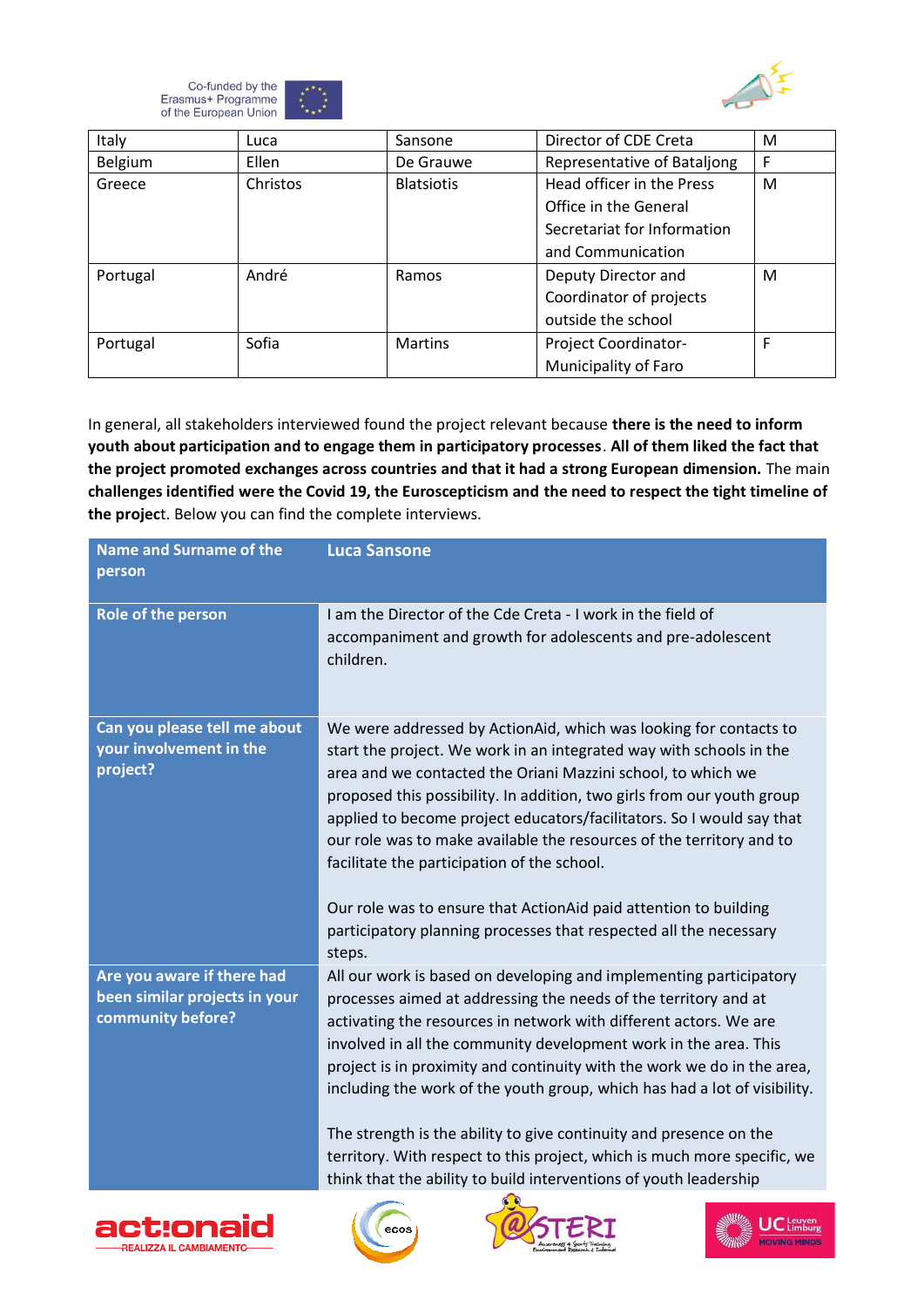![](_page_21_Picture_0.jpeg)

![](_page_21_Picture_1.jpeg)

|                                                                                                                                                                     | themselves so that they feel part of a group and a territory.                                                                                                                                                                                                                                                                                                                                                                                                                                                                                                                                                                                                                                                                                                                                                                                                                                                                                                                                |
|---------------------------------------------------------------------------------------------------------------------------------------------------------------------|----------------------------------------------------------------------------------------------------------------------------------------------------------------------------------------------------------------------------------------------------------------------------------------------------------------------------------------------------------------------------------------------------------------------------------------------------------------------------------------------------------------------------------------------------------------------------------------------------------------------------------------------------------------------------------------------------------------------------------------------------------------------------------------------------------------------------------------------------------------------------------------------------------------------------------------------------------------------------------------------|
| <b>Considering the needs and</b><br>problems that there are in<br>your community, how<br>relevant was the project for<br>you?                                       | I think that the final outcome of the project, i.e. the improvement of<br>the kindergarten walls, responded to a real need mainly of the<br>teacher. I think that making the courtyard of the municipal<br>kindergarten in the working-class neighbourhood more beautiful,<br>more welcoming, more colourful is significant, even if it is a specific<br>and sectoral need because it means solving a small problem which<br>otherwise remains and adds up to other small things, creating a<br>situation of institutional abandonment.<br>However, I don't think only the outcome needs to be looked at but the<br>whole process that brought to it. I was less involved in the meetings<br>with the students, but I have seen some pieces of analysis of the<br>needs and resources of the area made by the young people and I think<br>there were some interesting things. They have become more aware<br>about the territory.                                                            |
|                                                                                                                                                                     | Finally, I think it was interesting that they had the possibility to<br>confront with young people from other countries.                                                                                                                                                                                                                                                                                                                                                                                                                                                                                                                                                                                                                                                                                                                                                                                                                                                                     |
| In your opinion, how effective<br>has the project been in<br>involving and motivating<br>community members in<br>particular young people?<br>Why do you think that? | I know that other organisations in the area have been involved and<br>that they have also had discussions with institutions, in particular the<br>6th Municipality.<br>Regarding the engagement of young people, we need to take into<br>consideration that the target group was a class from the Oriani<br>Mazzini Institute. These young people have a lower level of<br>competence and a slightly more complicated living situation than the<br>average young people. It was difficult to keep the group together, they<br>have other visions and perspectives of life. Perhaps for many of these<br>young people going to school or participating in this kind of projects<br>was not a priority based on their personal and family history, but they<br>coped well and remained.<br>In addition, thanks to the project we managed to get in touch with<br>young people who then came to us also for other specific needs, for<br>example a girl at risk of eviction or a pregnant girl. |
| Which were the greatest<br>obstacles that the project<br>faced?                                                                                                     | One big challenge is linked to the nature of the project itself. Indeed,<br>the timing of a project is not always compatible with that of a<br>participatory design process. Project's duration and deadlines<br>sometimes force you to skip fundamental steps in the process.<br>Both in terms of investment of human and economic resources but                                                                                                                                                                                                                                                                                                                                                                                                                                                                                                                                                                                                                                            |
|                                                                                                                                                                     | also in terms of deadlines, there must be more freedom to go along                                                                                                                                                                                                                                                                                                                                                                                                                                                                                                                                                                                                                                                                                                                                                                                                                                                                                                                           |

requires time, to be in a relationship with the young people

![](_page_21_Picture_3.jpeg)

![](_page_21_Picture_4.jpeg)

![](_page_21_Picture_5.jpeg)

![](_page_21_Picture_6.jpeg)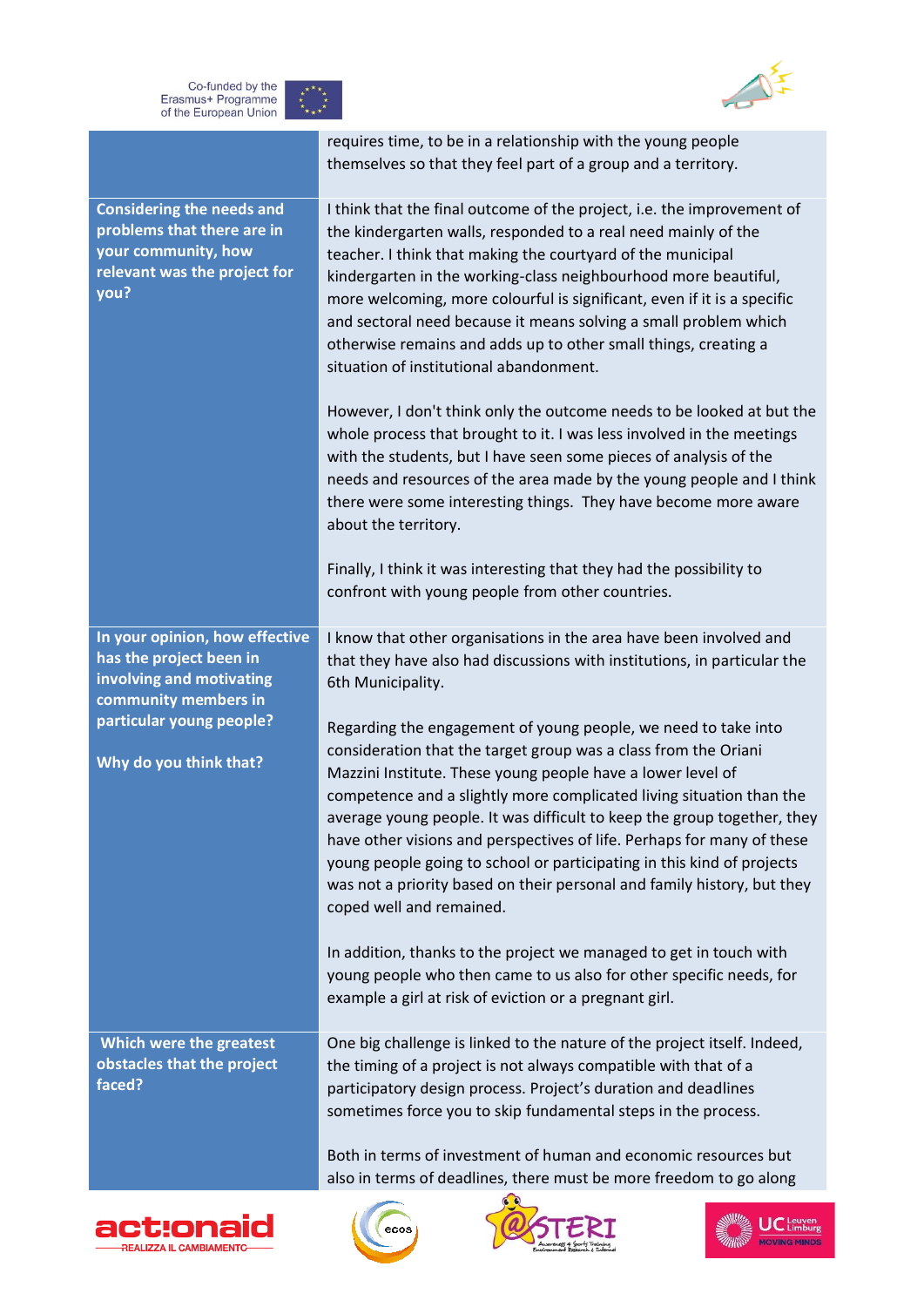![](_page_22_Picture_0.jpeg)

![](_page_22_Picture_1.jpeg)

![](_page_22_Picture_2.jpeg)

with the process. One has to understand when a further step can be taken according to the degree of awareness of those involved in the process. You have to navigate a bit by sight in participatory planning, while project times are a bit more dictated by the timetable and fixed deadlines. Donors that fund similar projects must be aware that participatory planning and active citizenship only work if they are inserted within a dimension of activation that the territory is already doing. This is also a safeguard for the young people involved, who are not involved in something very small but they are part of something bigger that continues beyond the project. Projects must fit into longterm participatory planning processes that already exist and should not be an end in themselves.

People are involved in participatory planning processes because they are passionate about it, they feel recognised and involved. The relatrionship with the people involved must be taken care of. The only changes I have seen in these years of work have happened when there was a strong relationship with the people involved in the process. When I know people's story and they know mine, we can navigate together towards a common direction. The institutional approach in recent years has been very sectoral and imposed from above and this is not effective.

I think that ActionAid has somehow made this step of listening and involving those who work in the territory. Its approach was to try to build something with those who were already working in that area. I think that an interesting perspective is to imagine a more constant collaboration. ActionAid, like other large organisations, should try to find actors with similar visions and analytical skills with whom to build shared projects and not to contact them only when the project is already approved. This could give continuity to places and projects that already exist. For example, I like Save the Children's approach of creating "Punti Luce" in the territory because it means putting down roots in a place and therefore, every time you go to design, you build with those who work there.

ActionAid has a strong capacity and authority in terms of advocacy towards national institutions, compared to the small and mediumsized organisations that are in the area. However, ActionAid lacks the ability and the possibility to be on all territories and live them. Families have our phone numbers and call us if they don't have food, if they don't have computers to do the DAD, etc. This is the bargaining chip, the possibility of effective collaboration between us, the local agencies, and you. We tested it in the Covid emergency (e.g. on the issue of distributing tablets to those in need) but it could/should

![](_page_22_Picture_7.jpeg)

![](_page_22_Picture_8.jpeg)

![](_page_22_Picture_9.jpeg)

![](_page_22_Picture_10.jpeg)

**What suggestions do you have in terms of addressing these obstacles?**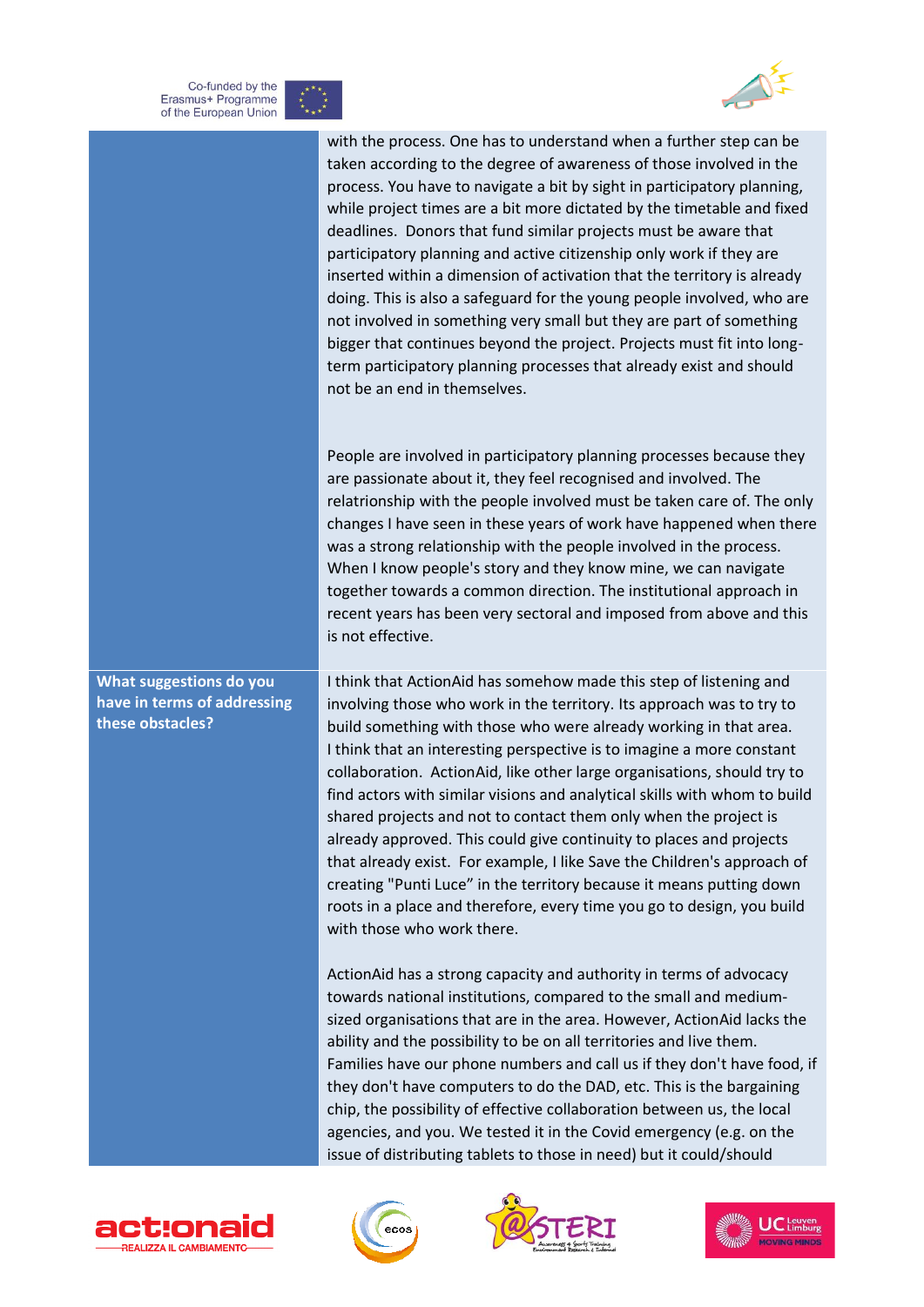![](_page_23_Picture_0.jpeg)

![](_page_23_Picture_1.jpeg)

|                                                | become a common practice to be built together, understanding with<br>what perspectives and horizon of meaning.                                                                                                                                                                                                                                                     |
|------------------------------------------------|--------------------------------------------------------------------------------------------------------------------------------------------------------------------------------------------------------------------------------------------------------------------------------------------------------------------------------------------------------------------|
| Do you have any other<br>comments/suggestions? | I would suggest organizing a closing discussion with the project<br>educators. For us, it was also important to get young people of our<br>youth group into the world of work through the project. They were<br>users of the center and now have become promoters and are active in<br>various social fields, demonstrating that the work we did was<br>effective. |

| <b>Name and Surname of the</b><br>person                                                                                                                            | <b>Ellen De Grauwe</b>                                                                                                                                                                                                                                 |
|---------------------------------------------------------------------------------------------------------------------------------------------------------------------|--------------------------------------------------------------------------------------------------------------------------------------------------------------------------------------------------------------------------------------------------------|
| <b>Role of the person</b>                                                                                                                                           | I work for Bataljong-I gave a presentation on participation as a guest<br>speaker during the international hackathon. Bataljong also previously<br>involved in the national advocacy event.                                                            |
| Can you please tell me about                                                                                                                                        | I gave an online workshop about the participation level in Flanders and                                                                                                                                                                                |
| your involvement in the<br>project?                                                                                                                                 | more information about Youth councils:<br>How do they work, what are the challenges and illustrated with some<br>examples.                                                                                                                             |
| Are you aware if there had<br>been similar projects in your<br>community before?                                                                                    | Yes. Our organisation is involved with other international projects via<br>Erasmus +.                                                                                                                                                                  |
| <b>Considering the needs and</b><br>community, how relevant was                                                                                                     | It was nice to bring some information about participation to the young<br>problems that there are in your people of different countries. It was very nice to hear what their<br>questions were. They really understood what the presentation was about |
| the project for you?                                                                                                                                                | and could use the information to discuss in their groups.                                                                                                                                                                                              |
| In your opinion, how effective<br>has the project been in<br>involving and motivating<br>community members in<br>particular young people? Why<br>do you think that? | This kind of international projects give new perspectives to young people.<br>Learning each other's backgrounds, culture, and discover each other's<br>ideas  it's a formal and non-formal learning process.                                           |

![](_page_23_Picture_4.jpeg)

![](_page_23_Picture_5.jpeg)

![](_page_23_Picture_6.jpeg)

![](_page_23_Picture_7.jpeg)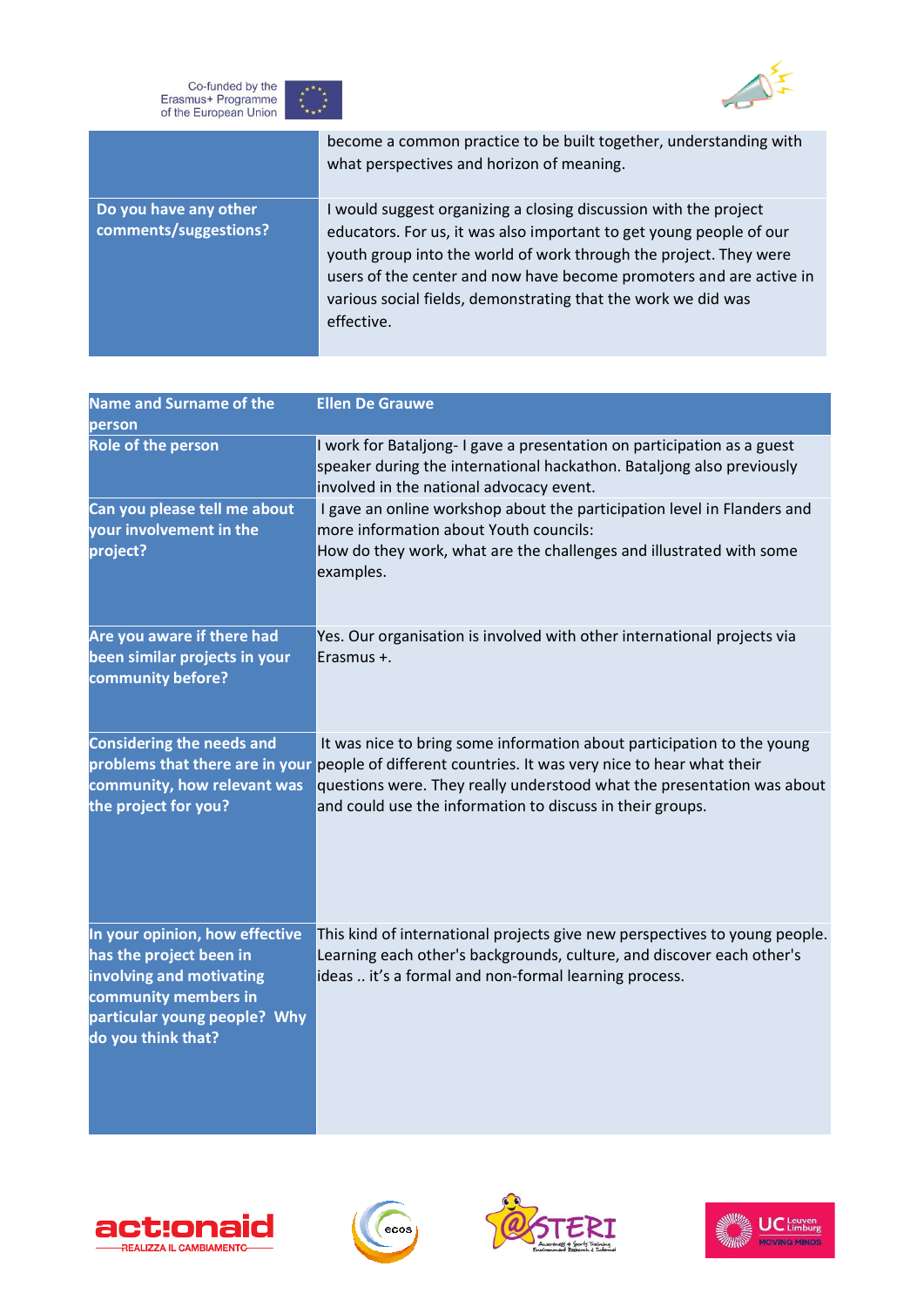![](_page_24_Picture_0.jpeg)

![](_page_24_Picture_1.jpeg)

| Which were the greatest<br>obstacles that the project<br>faced? | I think it was the covid pandemic organising everything online is big<br>shift to make.                                                                                                                      |
|-----------------------------------------------------------------|--------------------------------------------------------------------------------------------------------------------------------------------------------------------------------------------------------------|
| Do you have any other<br>comments/suggestions?                  | In my opinion, international experiences for young people are something<br>special. They can learn so much just from talking to other young people<br>and try to understand different cultures.<br>Good job! |

| <b>Name and Surname of the</b><br>person                                                                                                                               | <b>Christos Blastiotis</b>                                                                                                                                                                                                                                                                                                                                                                 |
|------------------------------------------------------------------------------------------------------------------------------------------------------------------------|--------------------------------------------------------------------------------------------------------------------------------------------------------------------------------------------------------------------------------------------------------------------------------------------------------------------------------------------------------------------------------------------|
|                                                                                                                                                                        |                                                                                                                                                                                                                                                                                                                                                                                            |
| Role of the person                                                                                                                                                     | Head officer in the Press Office in the General Secretariat for<br>Information and Communication in Thessaloniki                                                                                                                                                                                                                                                                           |
| Can you please tell me about<br>your involvement in the<br>project?                                                                                                    | I participated as a speaker in project's workshops.                                                                                                                                                                                                                                                                                                                                        |
| Are you aware if there had<br>been similar projects in your<br>community before?                                                                                       | There are similar projects conducted by local organizations and the<br>government but not many with the same European dimension of the<br>EducAction project.                                                                                                                                                                                                                              |
| <b>Considering the needs and</b><br>problems that there are in<br>your community, how<br>relevant was the project for<br>you?                                          | Thessaloniki is the most second populated city in Greece. There is a<br>great need for information about the European Union. Youth are<br>looking for information about opportunities for their lives in terms of<br>education, civic participation inside their communities but also about<br>what happens in Europe. I think the project was relevant because it<br>addressed this need. |
| In your opinion, how<br>effective has the project<br>been in involving and<br>motivating community<br>members in particular young<br>people?<br>Why do you think that? | I think there was a great interest around project's meetings among<br>young people, teachers and local government.                                                                                                                                                                                                                                                                         |

![](_page_24_Picture_4.jpeg)

![](_page_24_Picture_5.jpeg)

![](_page_24_Picture_6.jpeg)

![](_page_24_Picture_7.jpeg)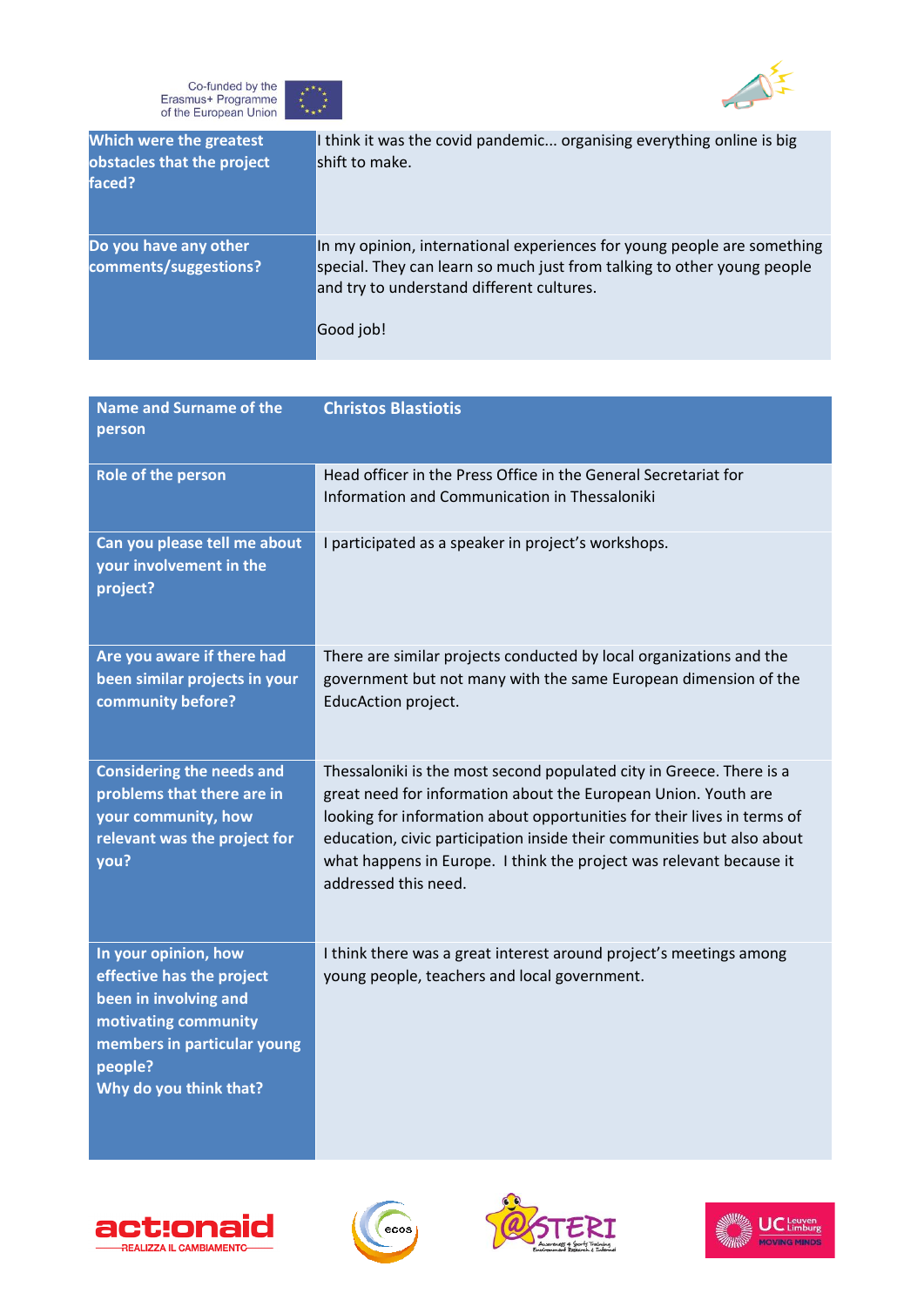![](_page_25_Picture_0.jpeg)

![](_page_25_Picture_1.jpeg)

| Which were the greatest<br>obstacles that the project<br>faced?            | The Covid 19 situation was the main problem. Second, there is an issue<br>among young Greek people related to this question "Do I have the<br>same the opportunities like other young people in Europe?". The<br>economic crisis in Greece has increased the Euroscepticism among<br>young people who do not have access to adequate information about<br>the opportunities they have like other young Europeans. Some young<br>people feel that they are not educated enough to engage with the EU.<br>Fortunately, during the workshops we faced little scepticism and we<br>addressed it. |
|----------------------------------------------------------------------------|----------------------------------------------------------------------------------------------------------------------------------------------------------------------------------------------------------------------------------------------------------------------------------------------------------------------------------------------------------------------------------------------------------------------------------------------------------------------------------------------------------------------------------------------------------------------------------------------|
| What suggestions do you<br>have in terms of addressing<br>these obstacles? | I think that Europe should focus on young people and fight the<br>Euroscepticism. It should encourage their participation through<br>organizations like yours. Europe needs projects like EducAction<br>alongside other civil actions.<br>We need to inform young people that we are all equal in the European<br>Union and that there are opportunities for everyone at all levels.                                                                                                                                                                                                         |

| Name and Surname of the<br>person                                                | <b>André Lara Ramos</b>                                                                                                                                                                         |
|----------------------------------------------------------------------------------|-------------------------------------------------------------------------------------------------------------------------------------------------------------------------------------------------|
| <b>Role of the person</b>                                                        | Deputy Director and Coordinator of projects outside the school                                                                                                                                  |
| Can you please tell me about<br>your involvement in the<br>project?              | I supported the overall implementation of the project, identified the<br>classes to be involved in the activities and helped with the logistical part<br>and the communication with the school. |
| Are you aware if there had<br>been similar projects in your<br>community before? | There are national programmes such as the Youth Parliament but also<br>some Erasmus+ projects that have similar objectives.                                                                     |

![](_page_25_Picture_4.jpeg)

![](_page_25_Picture_5.jpeg)

![](_page_25_Picture_6.jpeg)

![](_page_25_Picture_7.jpeg)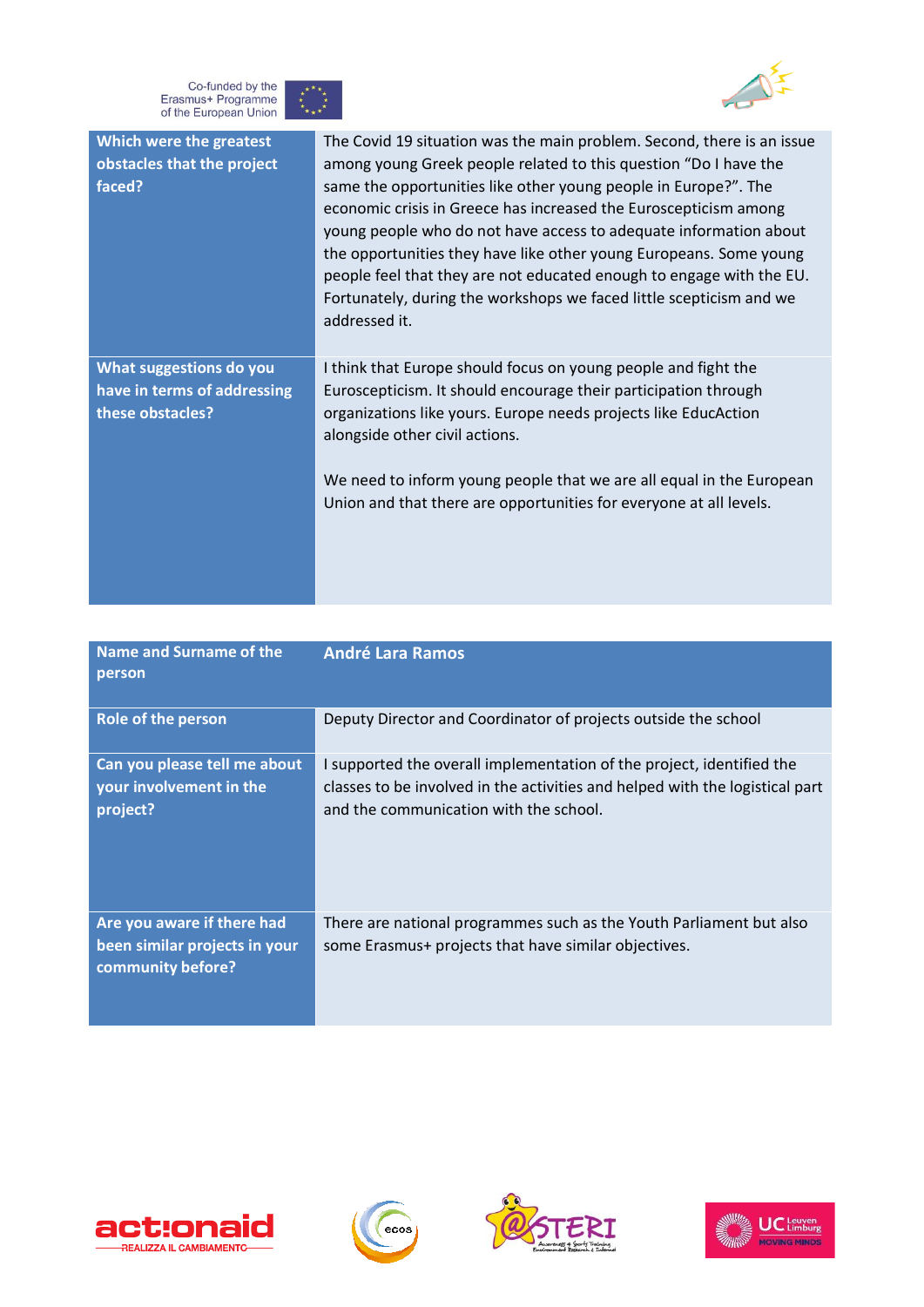![](_page_26_Picture_0.jpeg)

![](_page_26_Picture_1.jpeg)

![](_page_26_Picture_2.jpeg)

| <b>Considering the needs and</b><br>problems that there are in<br>your community, how<br>relevant was the project for<br>you?                                          | I think that the project has been able to create a participation routine<br>more than solving specific issues or problems.                                                                                                                |
|------------------------------------------------------------------------------------------------------------------------------------------------------------------------|-------------------------------------------------------------------------------------------------------------------------------------------------------------------------------------------------------------------------------------------|
| In your opinion, how<br>effective has the project<br>been in involving and<br>motivating community<br>members in particular young<br>people?<br>Why do you think that? | In my opinion, the project has helped student to understand and reflect<br>about their role in the society.                                                                                                                               |
| Which were the greatest<br>obstacles that the project<br>faced?                                                                                                        | Because of the Covid 19 we were very focus on addressing concrete<br>situations and problems and we did not have much time to think<br>strategically about the project.                                                                   |
| What suggestions do you<br>have in terms of addressing<br>these obstacles?                                                                                             | I think that we, as schools and community organizations, must find<br>ways to increase our cooperation to achieve long-term objectives like<br>establishing/strengthening more open and deeper mechanisms of<br>democratic participation. |

| Name and Surname of the<br>person                                   | <b>Sofia Martins</b>                                |
|---------------------------------------------------------------------|-----------------------------------------------------|
| Role of the person                                                  | Project Coordinator- Municipality of Faro           |
| Can you please tell me about<br>your involvement in the<br>project? | participated in the project's webinar and meetings. |

![](_page_26_Picture_5.jpeg)

![](_page_26_Picture_6.jpeg)

![](_page_26_Picture_7.jpeg)

![](_page_26_Picture_8.jpeg)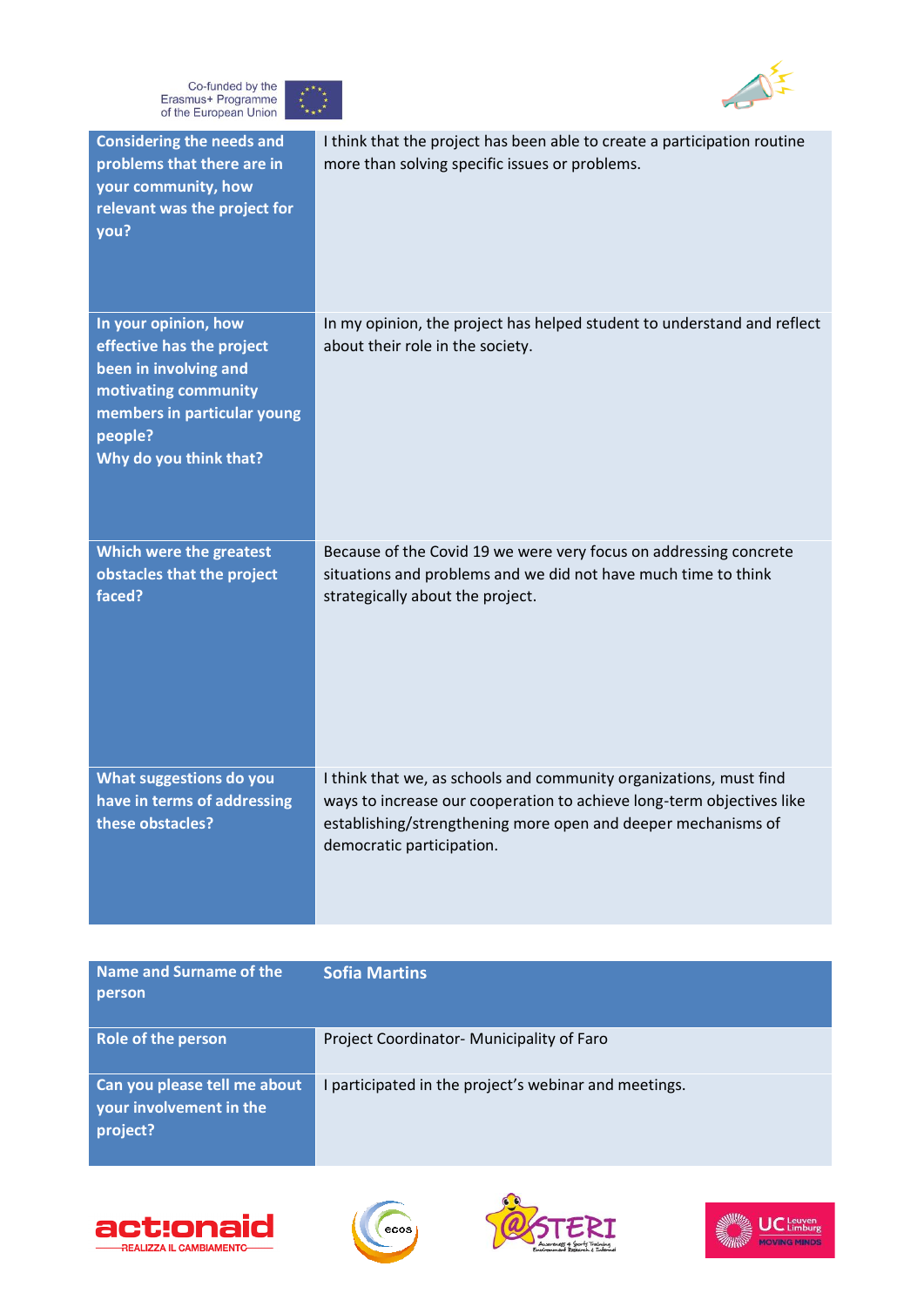![](_page_27_Picture_0.jpeg)

![](_page_27_Picture_1.jpeg)

| Are you aware if there had<br>been similar projects in your<br>community before?                                                                                       | There are a lot of projects going on in Faro arounf the topic of youth<br>participation including national programmes, Municipality's initiatives<br>as well as Erasmus+ projects. I think that the connections among<br>different projects should be further strengthened. |
|------------------------------------------------------------------------------------------------------------------------------------------------------------------------|-----------------------------------------------------------------------------------------------------------------------------------------------------------------------------------------------------------------------------------------------------------------------------|
| In your opinion, how<br>effective has the project<br>been in involving and<br>motivating community<br>members in particular young<br>people?<br>Why do you think that? | I think that the duration of the project allowed the students to reflect<br>well on the process. They had the time to understand needs, problems,<br>exchange views and propose solutions. It is not with one event that you<br>are able to promote participation.          |
| Which were the greatest<br>obstacles that the project<br>faced?                                                                                                        | I think that one of the main challenges is to create synergies and build<br>on other processes that are ongoing to sustain the results.                                                                                                                                     |
| What suggestions do you<br>have in terms of addressing<br>these obstacles?                                                                                             | As I said, my suggestion is to strengthen the connections with other<br>projects and with stakeholders that are working on similar issues.                                                                                                                                  |

# **Conclusions and Recommendations**

#### **Conclusions**

#### ❖ **RELEVANCE**

The Focus Group Discussions with the students in all target countries **confirmed that the project addressed a relevant problem because young people report that their degree of participation is quite low and limited both inside and outside the school**. Most young people are not aware of existing opportunities for participation or do not trust institutional decision-making processes because they feel that their opinion will not matter in terms of the final decision. In addition, sometimes young people lack confidence in themselves and in their skills.

This was also confirmed by the teachers and the stakeholders interviewed.

#### ❖ **COHERENCE**

The project was aligned with other projects and interventions that were active in the target contexts. I**t promoted a good networking and connection with other initiatives implemented by the project partners** 

![](_page_27_Picture_10.jpeg)

![](_page_27_Picture_11.jpeg)

![](_page_27_Picture_12.jpeg)

![](_page_27_Picture_13.jpeg)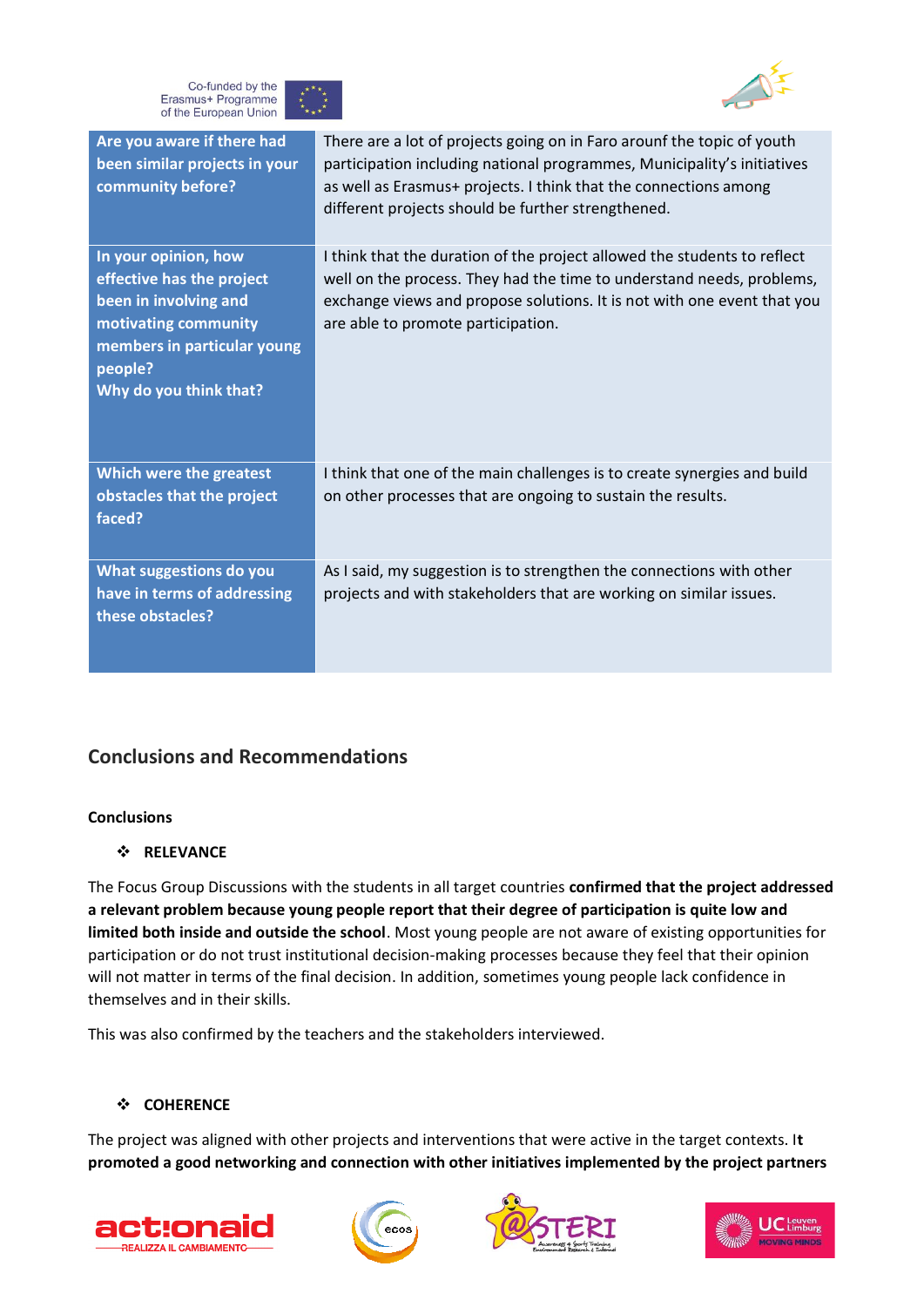![](_page_28_Picture_0.jpeg)

![](_page_28_Picture_1.jpeg)

**and other organizations.** This was confirmed in the Key Informant Interviews with national stakeholders in particular by the one in Italy.

### ❖ **EFFECTIVENESS**

Analysing the findings of the questionnaires, the Focus Group Discussions with students and teachers as well as the Key Informant Interviews with relevant stakeholders it is evident that **the project activities have been effective in terms of enhancing participants' confidence in their skills and in the role that they can play**. The project enabled the participation of students, strengthened their ability to express themselves, their perspectives and opinions on things that affect them, enabled them to identify problems and find creative solutions, made them work together and strengthened class cohesion.

On the other hand, **the project has been less effective in terms of engaging teachers and the school in general**. This is also likely linked to the Covid 19 situation that limited school's ability to widely engage in the project. Finally, **the project has enabled the students to meet and engage with local associations and institutions that they were not familiar with**. This has made them **more aware of the opportunities of participation that might exist in their neighbourhood/city**. However, **most young people who participated in the project do not feel that their participation in institutional decision-making processes is valued** by adults.

#### ❖ **IMPACT**

**The main impact of the project can be seen at the individual level meaning at the level of the students who participated in the activities**. Indeed, the evaluation shows that they have increased their cognitive and non-cognitive skills and they have become more aware and active. **At structural level, both at the level of school and community, the impact was likely to be negatively affected by the delay and the changes to the project implementation due to the Covid 19 pandemic.** 

#### ❖ **SUSTAINABILITY**

**Economic sustainability:** The project focused on a topic that is key to several European policies including the EU strategy on the rights of the child (2021-24), the EU Youth Strategy (2019-2027), the CoE Youth sector strategy 2030 etc. This means that **there might funding to replicate and scale up project activities and methodologies in new projects and programmes**.

**Institutional sustainability: The project has promoted the engagement of local authorities, institutions, associations** that might be able to adopt, promote and replicate the project results. Unfortunately, **their engagement was lower than expected due to the Covid 19 emergency**.

#### **Recommendations:**

The following recommendations aim to improve future planning and implementation of similar projects.

 $\rightarrow$  To provide a clear and strong methodological framework for the activity implementation to ensure that results and objectives are comparable across context of interventions.

![](_page_28_Picture_14.jpeg)

![](_page_28_Picture_15.jpeg)

![](_page_28_Picture_16.jpeg)

![](_page_28_Picture_17.jpeg)